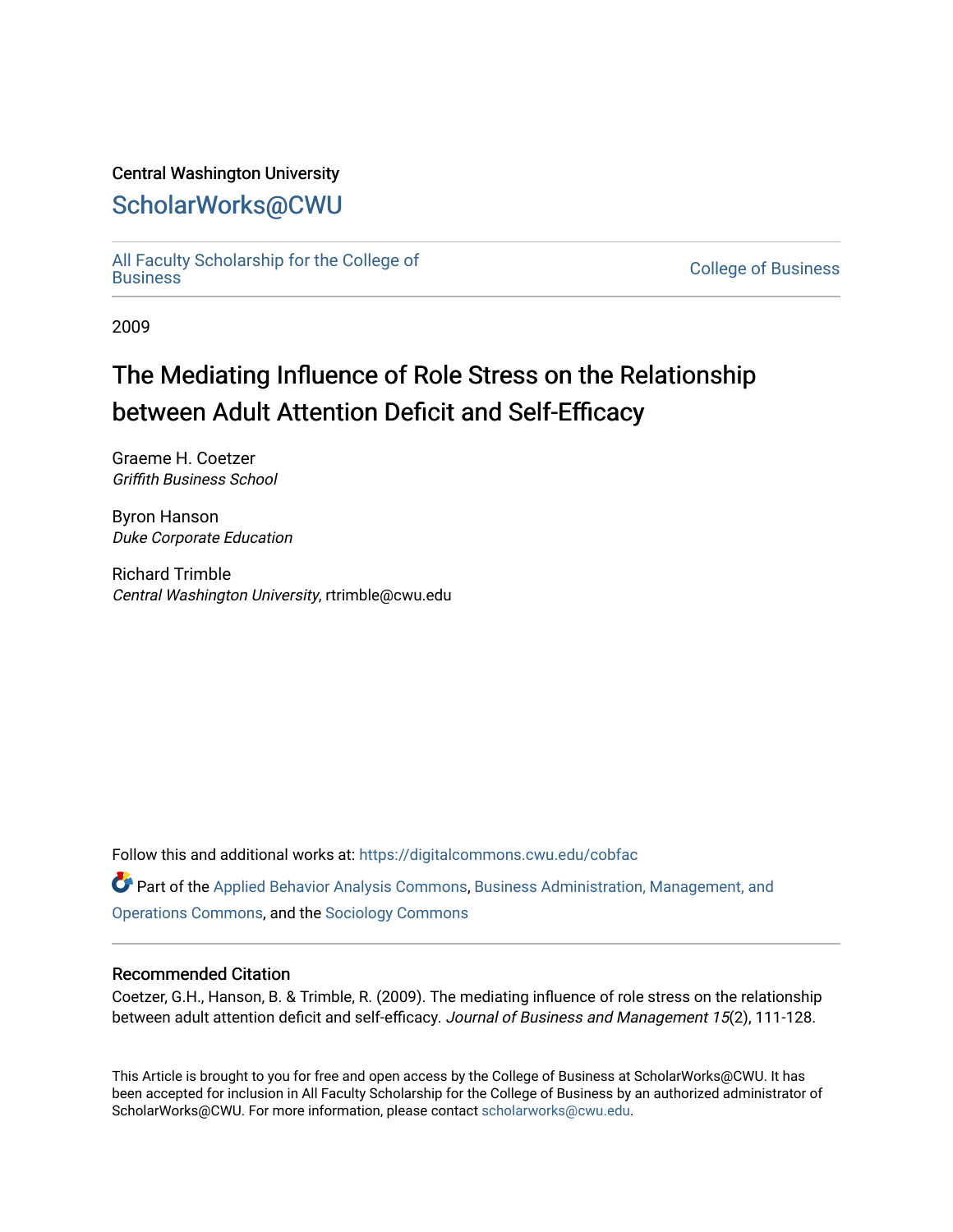# The Mediating Influence of Role Stress on the Relationship between Adult Attention Deficit and Self-Efficacy

Graeme H. Coetzer1 *Griffith Business School*

Byron Hanson *Duke Corporate Education*

Richard Trimble *Central Washington University – Lynnwood*

*Adult Attention Deficit Disorder (AAD) and stress are pervasive and significant experiences with harmful consequences for both employees and organizations as a whole. This research study proposes a network of significant relationships between AAD, role stress, and self-efficacy. Adults who are experiencing the core symptoms of AAD (difficulties with task activation, concentration, effort, emotional interference, and accessing memory) are less likely to manage their role effectively and develop selfefficacy. The correlations between AAD and both role stress (r = 0.49, p < 0.01) and self-efficacy (r = -0.32, p < 0.01) were statistically significant, as was the correlation between role stress and self-efficacy (r = -0.44, p < 0.01). The Sobel test (Z = 6.57, p < 0.00) provides support for the hypothesis that role stress mediates the relationship between AAD and self-efficacy. A significant partial correlation between AAD and self-efficacy (r = -0.15, p = 0.02) remains after inclusion of the mediator (role stress), which limits the finding to partial mediation. Future research needs to draw samples from a variety of work situations.*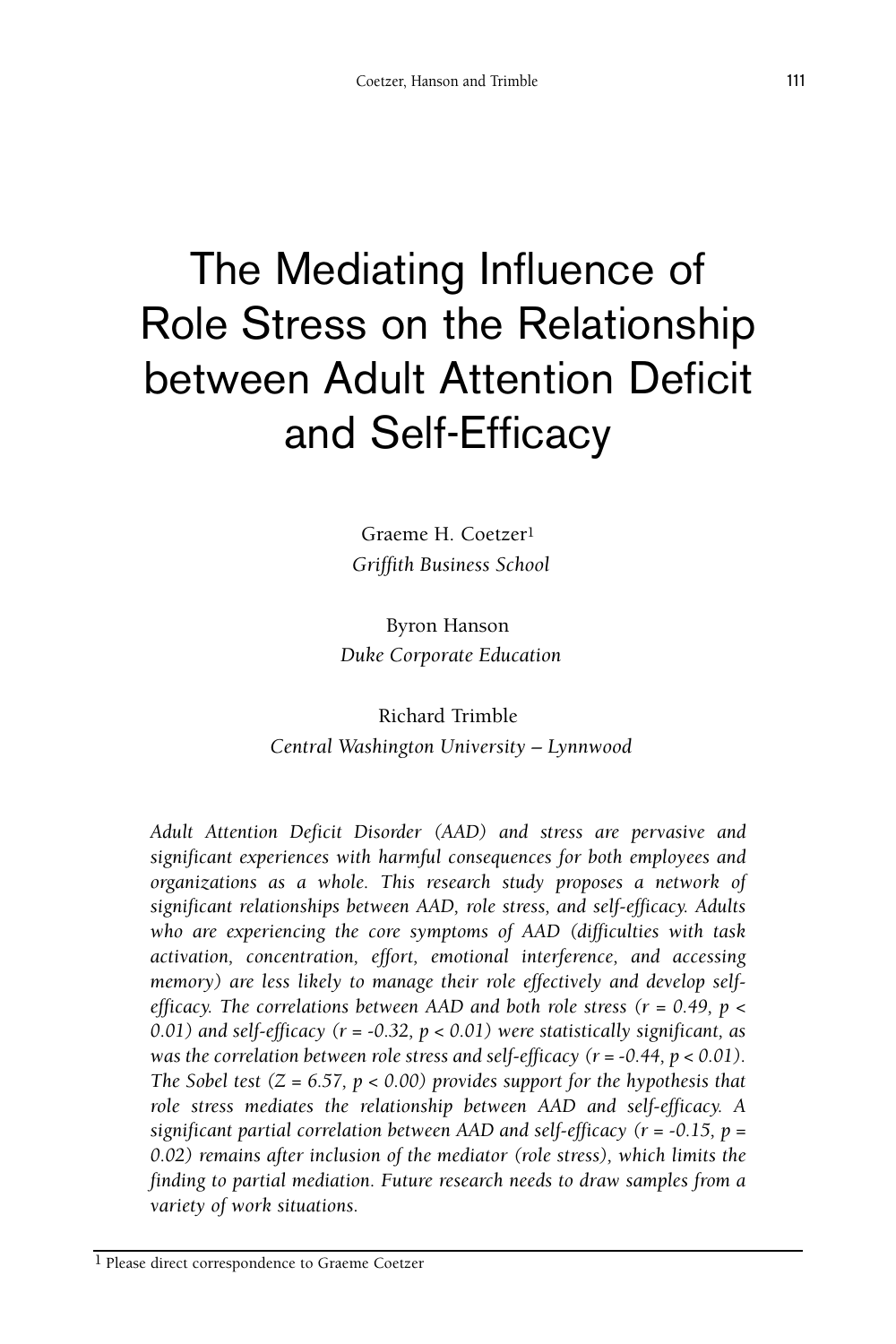The Diagnostic and Statistical Manual of Mental Disorders-Fourth Edition (DSM-IV) defines Attention Deficit and Hyperactivity Disorder (ADHD) as "a persistent pattern of inattention and/or hyperactivity-impulsivity that is more frequent and severe than is typically observed in individuals at a comparable level of development" (APA, 1994). Recent lifespan research suggests that the majority of children with ADHD continue to experience symptoms as adults (Barkley et al., 2002; Biederman, Mick & Faraone, 2000; Mannuzza et al., 1998; Weiss et al., 1985). A recent national survey found that 4.2 % of US workers had Adult Attention Deficit Hyperactivity Disorder (ADHD), resulting in \$19.5 billion in lost human capital per annum (Kessler et al., 2005). Other studies on the prevalence of ADHD among adults in the United States claim that prevalence rates are much higher (Barkley et al., 2002; Mannuzza et al., 1993, 1998; Weiss et al., 1985). A recent population screen of 966 adults in the United States suggests prevalence rates of 2.9% for narrowly defined ADHD and 16.4% using a more broad definition (Biederman & Faraone, 2005). Prevalence rates of 10%-12% of the adult population in the United States are a conservative average for the prevalence studies that have been done to-date. Kessler et al. (2005) concludes that Adult Attention Deficit Disorders are a common and costly problem within the US workforce.

#### **Adult Attention Deficit**

Adults with ADHD have difficulty focusing on their problem behavior and without help, will often fall into a chain of failures (Nadeau, 1997). Barkley (1990) suggests that depression, anxiety, and diminished hopes of future success may even exacerbate the symptoms of adult ADHD. This suggests that without intervention, adults with attention disorders are more likely to find themselves in a debilitating cycle. The chain of failures produced by attention-related difficulties may produce depression, anxiety and hopelessness. This, in turn, exacerbates the symptoms of the disorder and increases the likelihood of ongoing failures. A recent national survey by Harris Interactive (2004) found that the majority of adults with ADHD believed that the disorder had constrained them from achieving both short and long-term goals. Research has confirmed that adults with ADHD attain lower occupational ranking, socioeconomic status, and social class standing when compared with their peers (Biederman et al., 2006; Mannuzza et al., 1993). Research by Biederman et al. (2006) found that, on average, adults with ADHD have annual household incomes that are \$10,791 lower for high school graduates and \$4,334 lower for college graduates. Annual income loss for adults with ADHD in the United States is estimated at \$77 billion, which is similar to income loss estimates for drug abuse (\$58 billion) and alcohol abuse (\$86 billion). Research has also established a link between ADHD and substance abuse (Biederman et al., 2006).

A recent study using data from Fortune 200 companies found that absenteeism and medical costs for employees diagnosed with ADHD were 48% higher. Adults with ADHD were also more likely to change jobs (Corgiat & Goodwin, 1992; Wallis, 1994), engage in part-time employment (Biederman et al., 2006) and seek out jobs that don't require concentration over long periods of time (Weinstock, 1993). They also avoid jobs that require close supervision, repetitive tasks and sedentary performance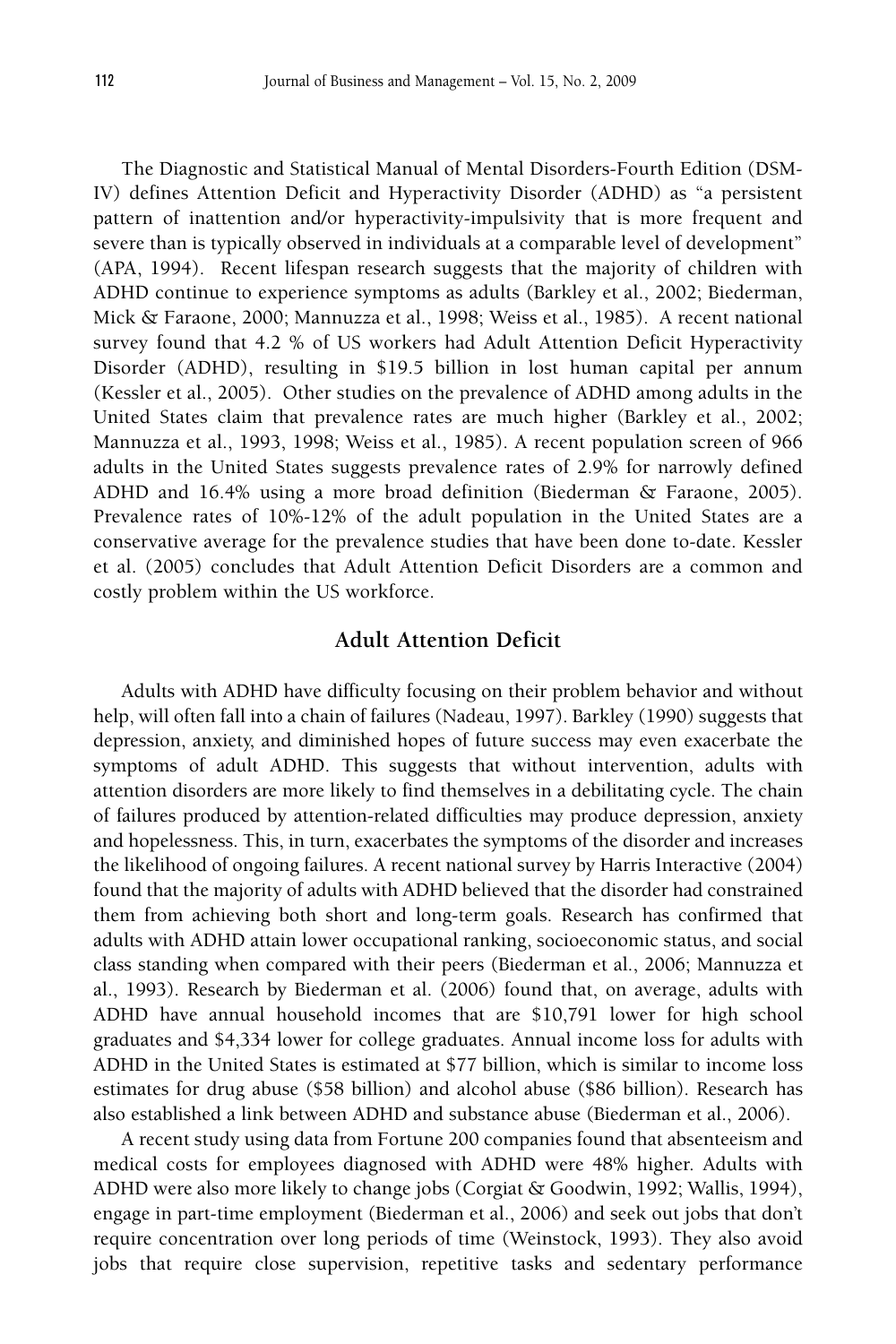conditions (Mannuzza et al., 1993). The disorder is also associated with higher accident rates and lower productivity (Reynolds, 1996, 1997). Adults with ADHD are perceived by their employers as requiring more supervision and as less able to complete assignments (Barkley, 1990).

ADHD may also be associated with positive behaviors like ingenuity, creativity, and determination (Mannuzza et al., 1993), which may explain why entrepreneurs appear to have relatively higher levels of the disorder (Miller, 1993). In fast-paced work environments, adults with ADHD may perform just as well, if not better, than non-ADHD employees (Stuart, 1992). Hartmann (1993) encourages a more encompassing view of adult workers with ADHD by suggesting that employers consider both the negative and positive behaviors associated with the condition.

Research on adult ADHD suggests that the hyperactivity/impulsivity component of the disorder may disappear or not exist (Weiss & Hechtman, 1986, 1993), whereas the inattention component and related cognitive symptoms, referred to as Adult Attention Deficit (AAD), are more likely to persist or develop (Brown, 1995). Brown (1995) suggests that the hyperactivity/impulsivity component should be excluded but also suggests that strict reference to the symptoms of inattention may not capture all of the key symptoms. Brown (1996) proposes five clusters of symptoms, all of which seem to commonly occur among persons with AADs. The five-symptom clusters include: difficulties with activating to work, concentrating, sustaining effort and energy, managing emotional interference, and accessing memory. This suggests that AAD, as opposed to ADHD, may be a more prevalent problem for adult workers and that some of the key symptoms associated with the disorder may have been ignored in previous research. Researchers have also expressed concern about strictly treating Attention Deficit Disorder as a categorical diagnosis, as opposed to a dimensional construct with varying levels of severity (Achenbach, 1991; Blacker & Tsuang, 1992). Categorical diagnosis promotes simplistic use and interpretation of the construct. This research defines adult attention deficit (AAD) as a persistent pattern of inattention and related cognitive symptoms that occur with varying levels of severity and create additional challenges within the academic, work and social life of adults. Although empirical research on the impact of Attention Deficit Disorder and organizational behavior is limited, research to-date suggests that Attention Deficit Disorder is having a wide range of negative consequences in the workplace.

#### **The Expected Relationship between AAD and Self-Efficacy**

Adults who experience ongoing difficulty with activation, concentration, effort, emotional interference, and accessing memory are more likely to have difficulty achieving a sense of personal mastery over key life tasks. This should constrain personal performance, thereby negatively affecting what has been called self-efficacy. Social cognitive theory (Bandura, 1986) suggests that cognitive processing of social information can influence human performance. Beliefs about one's ability to mobilize sufficient effort, cognitive resources and the behavioral strategies necessary for successful task completion are considered important determinants of performance and satisfaction (Bandura, 1997). Self-efficacy is generally defined as the perceived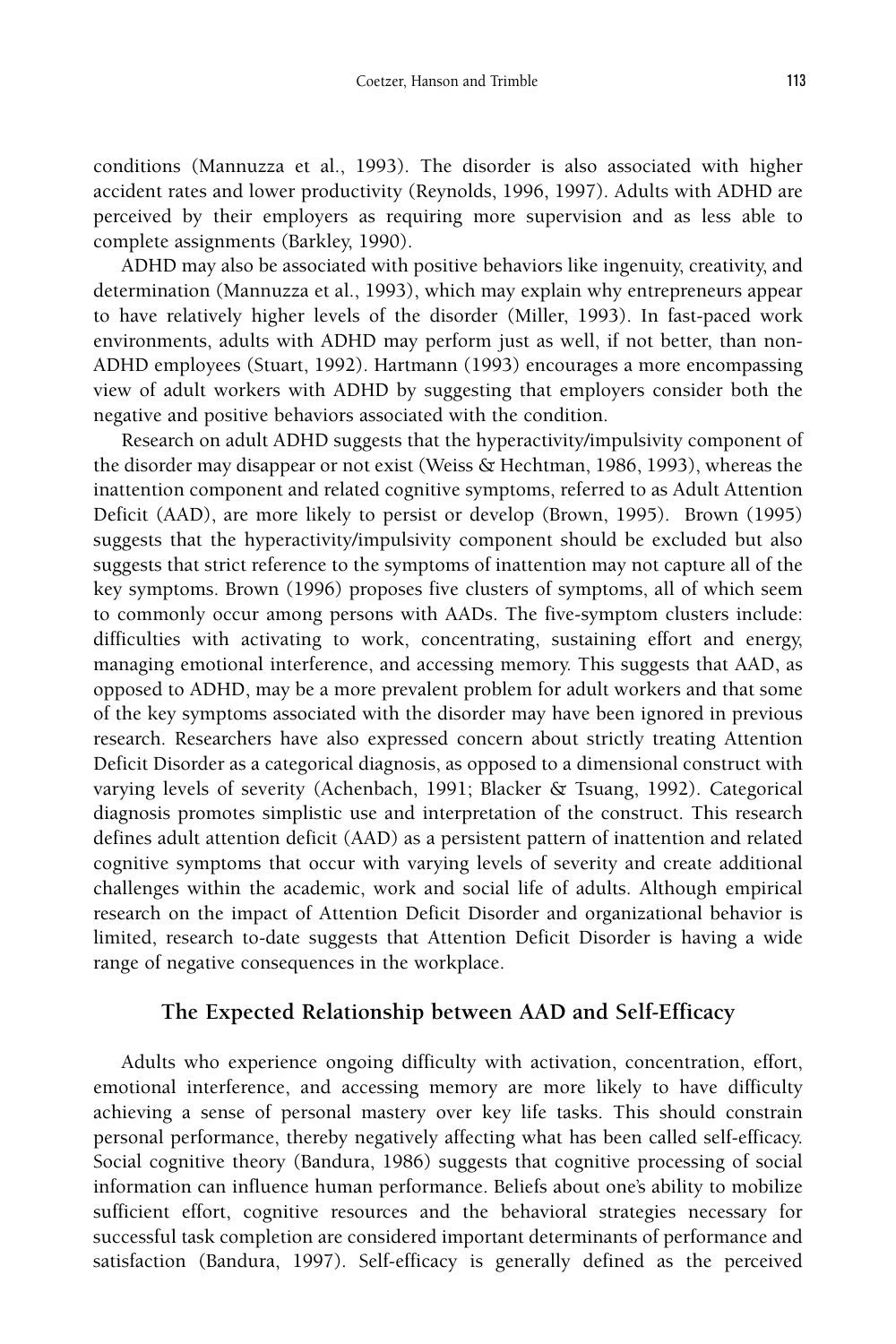capability for performing a specific task (Bandura & Wood, 1989). It can be improved through positive mastery experiences, the observation of similar others succeeding with sustained effort, receiving realistic encouragement from a credible source, and the perception of being in a performance-ready state (physiological and psychological) (Bandura & Schunk, 1989; Bandura & Wood, 1989). These general determinants influence self-efficacy through a process of cognitive evaluation (Gist & Mitchell, 1992). Positive or negative efficacy information is generated by evaluating the task requirements, related personal experiences and relevant personal and situational constraints and resources. Research has confirmed self-efficacy as a valid predictor of satisfaction, effort, persistence, and success across a wide range of tasks (Gist & Mitchell, 1992; Lennings, 1994; Luthans & Stajkovic, 1998) including team work (Chowdhury, Endres & Lanis, 2002; Phillips, 2001; Cohen & Bailey, 1997).

The modern workplace is increasingly characterized by foreign competition, team work, self-leadership, constant change, projects, stress, and the demand for greater information processing and productivity (Manz & Sims, 1996; Smith, 1997). This is increasing the cognitive load and emotional labor associated with work. A significant increase in dual income families, divorce rates, job insecurity, and threats to national and international security are also adding to the cognitive and emotional challenges faced by adults. Increasing cognitive loads and emotional labor are increasing workrelated stress. Surveys conducted over the last two decades suggest that between one third and two thirds of the US labor force experiences high levels of stress at work (Barsade & Wiesenfeld, 1997; Bond, Galinsky & Swanberg, 1998; Driscoll, 1995; Northwestern National Life Insurance Company, 1992; Schultz & Schultz, 1998). Surveys conducted by the European Foundation and European Commission found that stress is actually the primary complaint among workers (Costa  $\&$  Paoli, 1994). Estimates of the organizational costs of workplace stress for US employers during the 1990s ranged from \$80 billion (Mann, 1996) to more than \$200 billion (DeFrank & Ivancevich, 1998). The American Institute of Stress (2001) provided a more recent estimate of \$300 billion annually. Research also suggests that the majority of workers believe that levels of stress are rising significantly (Armour, 2003; D'Arcy, Masius & Bowles, 1996; Cohen, 1997; Princeton Survey Associates, 1997; Reheiser & Spielberger, 1995).

Success in managing complex and dynamic challenges, both at home and at work, requires the effective use of cognitive and emotional resources. Both personal and work- related responsibilities require adults to identify, process, and integrate complex task information. They must be able to sustain the effort and energy necessary to keep up with the pace of personal and work responsibilities, and make quality contributions in a timely manner. They must also be able to monitor and effectively respond to personal emotions, stress, and social dynamics. Adults who experience an ongoing difficulty with activation, concentration, effort, emotional interference and accessing memory are more likely to have difficulty achieving a sense of personal mastery over key life tasks. This should lower self-efficacy and constrain personal performance. Thus,

*H1: Adult attention deficit will be negatively associated with self-efficacy.*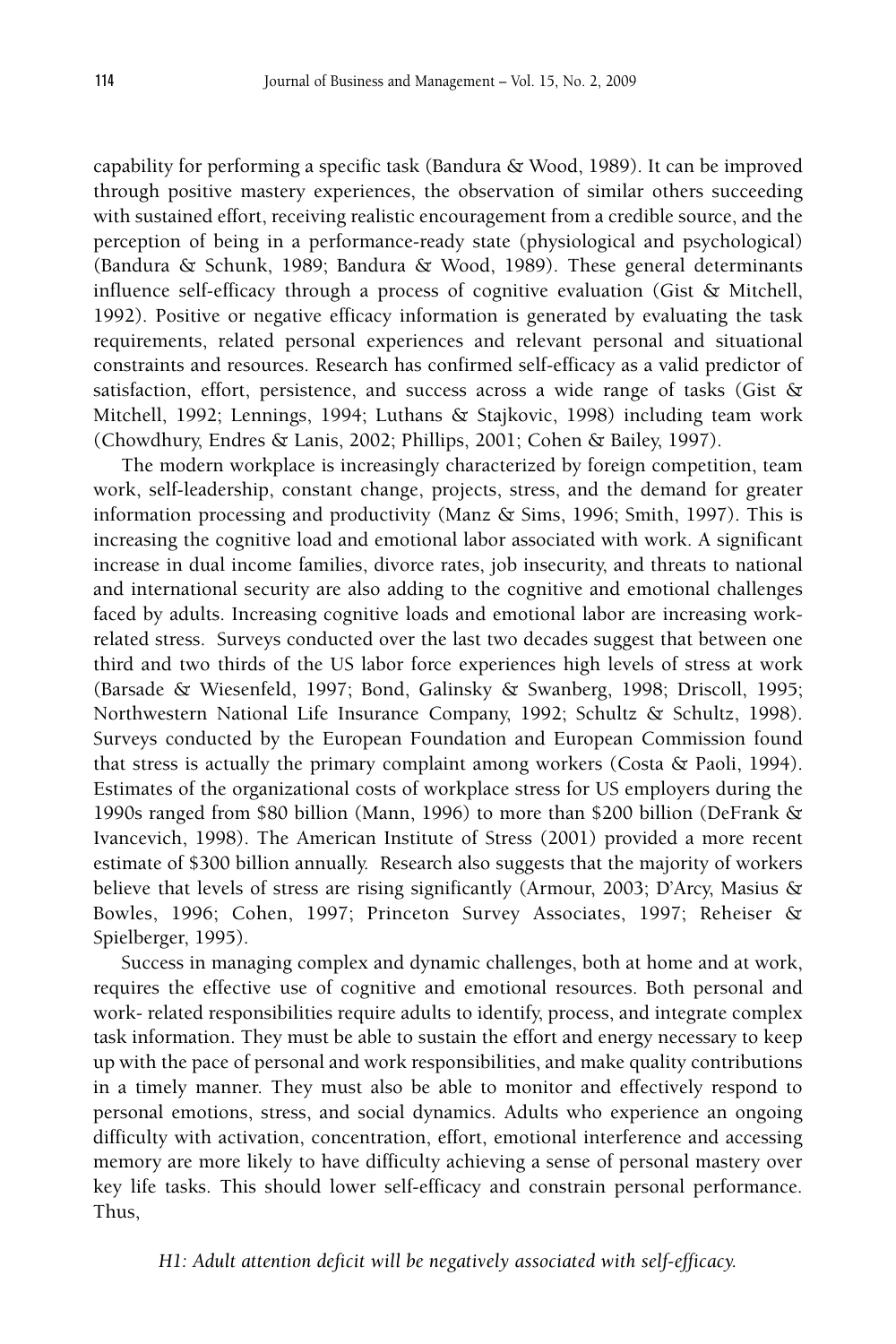#### **The Expected Mediating Influence of Role Stress on the Relationship between AAD and Self-Efficacy**

Research has shown that the personal attributes of employees influence their ability to manage role stress, which ultimately influences performance (Chatman, Flynn & Spataro, 2001; Howell & Higgins, 1990; Kelly, Gable & Hise, 1981). Research conducted by the Center for Cognitive and Emotional Health suggests that employees with AAD experience higher levels of stress and have difficulty managing important administrative tasks associated with both personal and professional roles (Hallowell, 2005). This suggests that role stress may be a key mediator of the relationship between AAD and role stress.

Role stress is generally defined as "anything about an organizational role that produces adverse consequences for the individual" (Kahn & Quinn, 1970, p. 41). More specifically, role stress is defined as "a perception indicated by ambiguity, conflict and overload arising from both the characteristics of the individual and the work environment" (Tetrick, 1992, p. 136). Role ambiguity occurs when a person is not sure what their role requires and/or how to do it (Cooper, Dewe & O'Driscoll, 2001; Senatra, 1980), whereas role conflict occurs when the performance requirements of a role are not compatible (Gaertner & Ruhe, 1981; Kahn et al., 1964; Shenkar & Ziera, 1992). Role overload is defined as having too many things to do in a given time period (Bacharach, Bamberger & Conley, 1991; Peterson & Smith, 1995; Gordon, Haka & Schick, 1990).

Moderate levels of stress (referred to as eustress), may stimulate people to excel and increase performance (Selye, 1976). Eustress is conceptually opposite to distress and refers to stress that is taxing but has a sustained positive influence. Bhagat et al. (1985, p. 203) suggest that some workplace stressors are positive because they "produce a state of challenge, coupled with disruptive pleasure." For example, the need to create greater alignment between elements within a role and across roles has been found to reduce boredom (Seiber, 1974) and help energize employees (Jones, 1993; Marks, 1977). However, when stress levels exceed the coping skills and resources available to the employee, the results are typically harmful to both the employee and the organization (Jamal, 1984, 1985; Goolsby, Rhoads & Singh, 1994). A role that becomes overloaded with content may increase productivity in the shortterm but performance inevitably suffers (Beehr & Walsh, 1976).

The general view that role stress is detrimental to individuals and organizations has been widely supported and subsequently, the subject of more than 300 journal articles (Ortqvist & Wincent, 2006). Organizational and individual problems associated with role stress include absenteeism (Brown, 2001; Goetzel et al., 1998), high turnover (Lee, 1997; Mann, 1996), burnout (Holloway & Wallinga, 1990; Jones, 1993), emotional exhaustion (Posig & Kickul, 2003), deteriorating personal health, job dissatisfaction (Keenan & Newton, 1984), reduced organizational commitment (Johnston et al., 1990), and lower job performance (Abramis, 1994; Babin & Boles, 1996; Jamal,1984; Micheals & Rebele, 1990).

Role stress derived from role overload, ambiguity, and conflict should undermine self-efficacy. A lack of clarity about one's role creates confusion and frustration which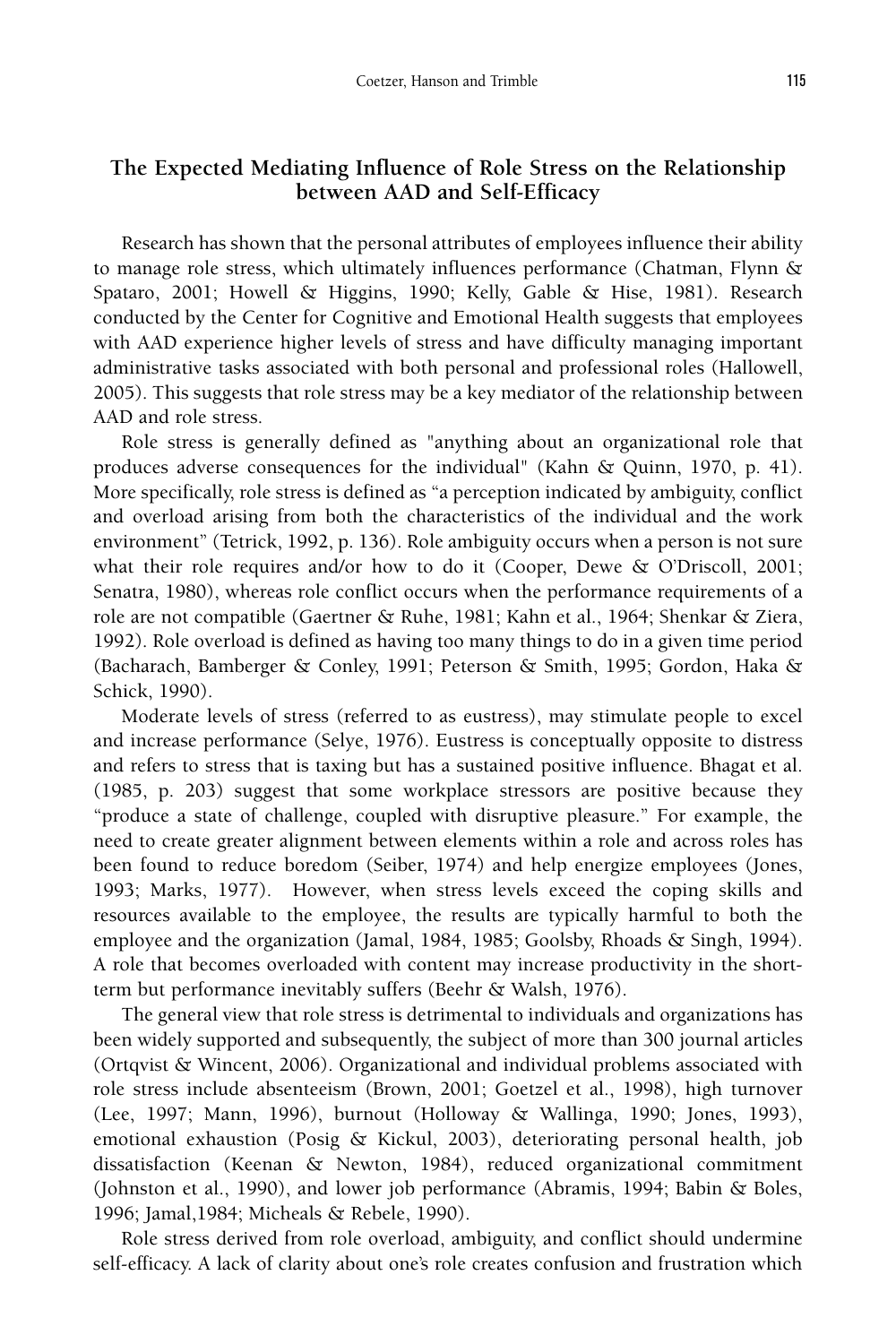undermines productivity. A further tax on productivity results from spending personal resources on role clarification as opposed to content execution. Role ambiguity also undermines the ability to clearly measure performance relative to role requirements and as a result, undermines the ability to develop a sense of mastery. Role overload undermines the ability to perform a job with excellence because of the need to distribute resources over too many tasks. Role overload will also divert personal resources as attempts are made to manage the boundaries of the role as opposed to executing the content. Role conflict creates a win-lose situation where effective execution of certain aspects of the role undermines the ability to perform other aspects of the role effectively. The confusion, frustration and exhaustion created by such a situation should undermine a sense of mastery and performance readiness, which in turn should undermine self-efficacy.

The harmful and costly consequences of role stress underscores the importance of understanding individual and organizational antecedents, and developing strategies for reducing these stressors (Lawson, Liks & Savery, 2001). Research has shown that the personal attributes of employees influences their ability to manage role stress, which ultimately influences performance (Chatman et al., 2001; Howell & Higgins, 1990; Kelly et al., 1981). A recent national survey (Harris Interactive, 2004) found that 64 percent of adults with ADHD reported having difficulties with workplace stress.

Research conducted by the Center for Cognitive and Emotional Health suggests that employees with AAD experience higher levels of stress and have difficulty managing important administrative tasks (Hallowell, 2005). Research on the influence of Adult Attention Deficit Disorder on marital relations provides further evidence of difficulty managing key tasks. Families containing a parent who has an Attention Deficit Disorder often rely on the nonafflicted spouse for planning, organizing, setting limits, time management, problem solving, child rearing, making financial contributions, and maintaining family harmony (Dixon, 1995; Weiss & Hechtman, 1993).

Hallowell (2005) states that the symptoms of AAD are being amplified by an increasingly hyperkinetic work environment. As cognitive load and emotional labor increases, the frontal lobes of the cortex are increasingly used to maintain a sense of direction and organization. The inhibiting functions within the frontal lobes of the cortex are also used to constrain emotional flooding caused by lower brain responses to increasingly threatening conditions. Research conducted (Young et al., 2007) has confirmed that adults with AAD have significantly greater difficulty with planning and problem solving as task difficulty increases. This suggests that limited capacity within the frontal lobes of the cortex to inhibit emotional and cognitive interference reduces the capacity to cope with increasing cognitive load and emotional labor.

Difficulties managing necessary tasks should increase role stress, especially under current organizational conditions. Adults need to attend to multiple sources of rolerelated information and integrate this information into a coherent mental map of their role requirements. Adults also need to shape role requirements in order to prevent conflicts and maximize person-role fit. As previously suggested, adults need to keep up with the pace of work, make quality contributions in a timely manner, and adjust as new conditions arise. Accurately monitoring and responding to personal emotions and social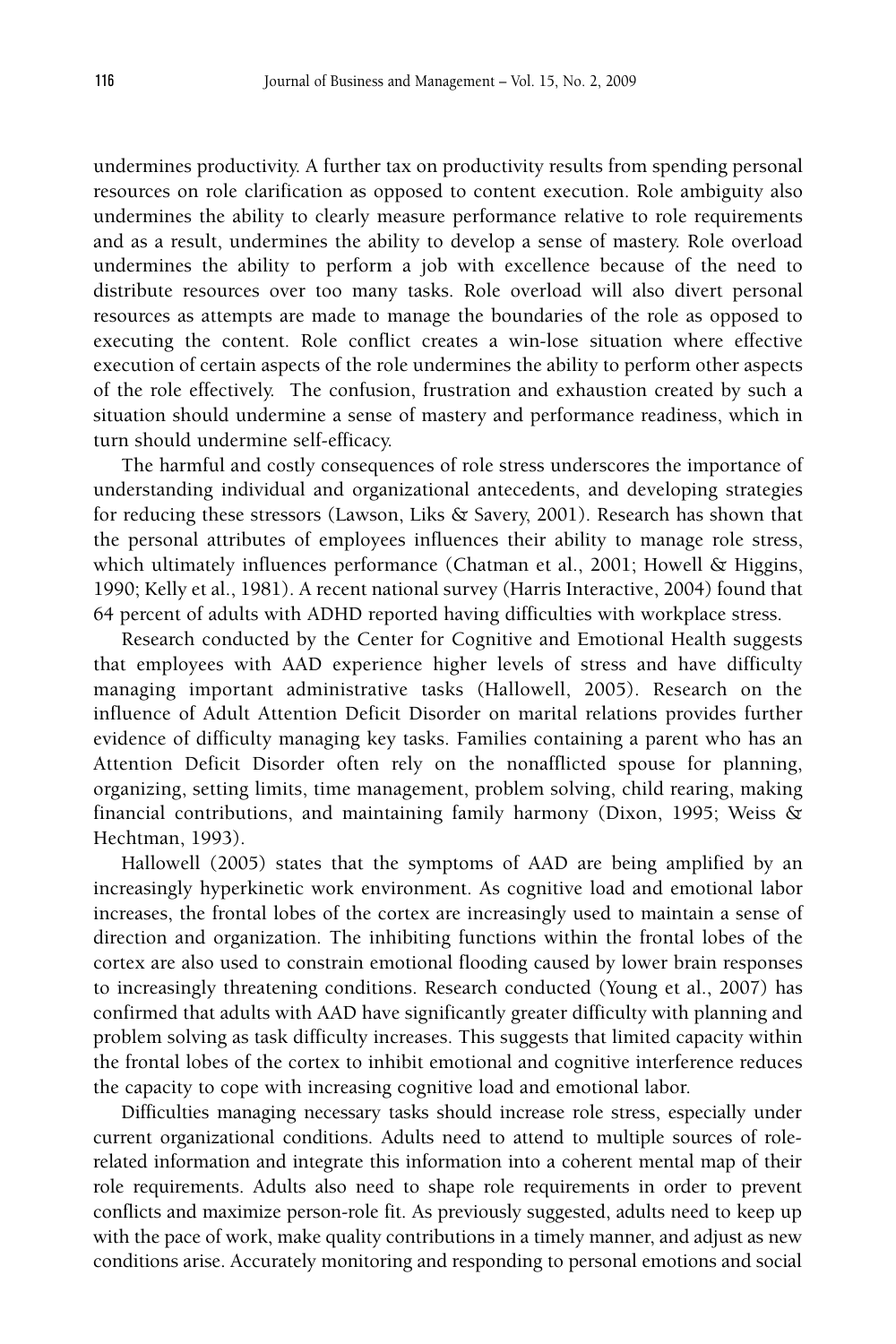dynamics is an important part of this challenge. Adults who experience difficulties activating task work, sustaining concentration, sustaining effort, managing emotional interference, and accessing short-term memory are less likely to manage their role effectively. A persistent constraint on personal productivity should create a backlog of tasks contributing to role overload. Difficulties with sustaining attention, managing emotional interference and accessing short term memory should undermine the development of a clear, well-integrated, and detailed mental map of a role. These challenges could also make it more difficult to update understanding of role requirements as conditions change. This situation may contribute to an ongoing sense of confusion about the requirements of a role. These conditions will produce higher levels of role confusion. Difficulties with gathering, integrating and updating role information should constrain the ability to shape a role. Difficulties shaping a role can lead to higher levels of role conflict. Addressing role conflicts effectively also requires sustained energy and emotional control, which is lacking in adults with AAD. Therefore, the increase in role stress caused by AAD will constrain the development of self-efficacy. This suggests that role stress will mediate the relationship between AAD and self-efficacy. Therefore,

*H2: Role stress will mediate the relationship between adult attention deficit and self-efficacy*

#### **Methods**

#### *Subjects and Procedure*

The subjects of this study were 229 university students enrolled in two evening management courses at a large state university in Western Canada. The average age of the subjects was twenty four, with women making up 52% of the participants. All the students reported that they had some work experience, and 63% reported that they were engaged in at least 16 hours of paid work per week. Each of the students completed measures of adult attention deficit, role stress and self-efficacy as part of a personality awareness exercise. Product moment correlations were used to test all the hypotheses regarding associations between the measures, and the Sobel (1982) test was used to examine the mediating influence role stress on the relationship between AAD and personal mastery.

#### *Measures*

*Adult Attention Deficit (AAD).* The Brown (1996) Attention Deficit Disorder scales were used to measure the amount of adult attention deficit. The instrument was designed and tested for use with adults eighteen years and older. The forty self-report items on the Brown AAD scales are grouped into five clusters of conceptually related symptoms of AAD. Organizing and activating to work (cluster 1) measures difficulty in getting organized and started on tasks. An example item is: "I am disorganized; I have excessive difficulty keeping track of plans, money, or time." Sustaining concentration (cluster 2) measures problems in sustaining attention while performing tasks. An example item is: "I listen and try to pay attention (e.g., in a meeting, lecture, or conversation) but my mind often drifts" or "I miss out on desired information."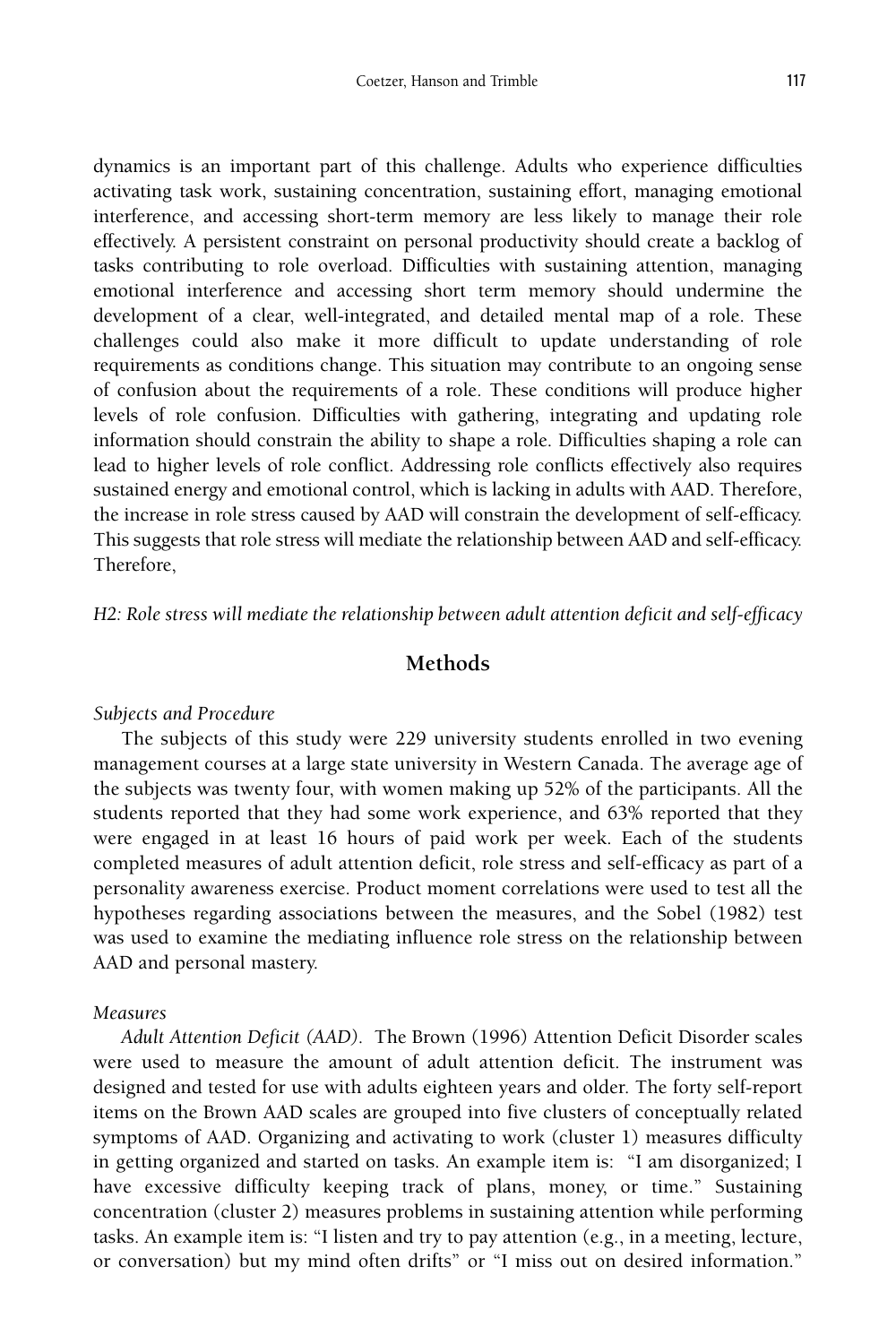Sustaining energy and effort (cluster 3) measures problems in keeping up consistent energy and effort while performing tasks. An example item is: "I 'run out of steam' and don't follow through" or "my effort fades quickly." Managing affective interference (cluster 4) measures difficulty with moods and sensitivity to criticism. An example item is: "I become irritated easily" or "I am 'short-fused' with sudden outbursts of anger." Utilizing working memory and accessing recall (cluster 5) measures forgetfulness in daily routines and problems in the recall of learned material. An example item is: "I intend to do things but forget (e.g., turn off appliances, get things from store, return phone calls, keep appointments, pay bills, do assignments)."

Subjects used a 4-point scale (1=never, 2=once a week, 3=twice a week, 4=almost daily) to rate the frequency with which each item occurred in their own lives. A total score for AAD was derived by adding up the scores for each of the items. The Cronbach alpha internal reliability coefficient was  $\alpha$ =0.90 suggesting good internal reliability.

*Role Stress.* Items for measuring role ambiguity, conflict, and overload were generated after reviewing the Role Stress Inventory (House, Lirtzman & Rizzo, 1970), Occupational Environment Scale (Osipow & Spokane, 1983), Role Clarity Index (Kahn et al., 1964), and the Work Stress Inventory (Barone et al., 1984) (see Table 2). The items needed to be worded in a more general manner so as to capture role ambiguity, role conflict, and role overload as it pertains to the more general context faced by students. Four items were chosen for each of the dimensions of role stress. An example item for role ambiguity is: "I'm confused about the various tasks that make up my role." An example item for role conflict is: "The important tasks I need to do often conflict with one another." An example item for role overload is: "I have more tasks that I can effectively manage." Subjects used a seven point Likert scale (1=strongly disagree, 2=disagree, 3=slightly disagree, 4=neutral, 5=slightly agree, 6=agree, 7=strongly agree) to rate the extent to which they agreed with each item. Scores for each dimension of role stress were derived by adding up the scores for the associated items. A total score for role stress was derived by adding up the scores for each of the dimensions. The Cronbach alpha internal reliability coefficient was  $\alpha$ =0.92 suggesting good internal reliability.

#### *Self-Efficacy*

The measure developed by Jerusalem and Schwarzer (1995) was used to measure general self-efficacy. The scale measures efficacy with regard to coping with daily challenges and stressful situations. The measure includes ten items and an example item is: "I can always manage to solve difficult problems if I try hard enough." Subjects used a 5-point scale (1=strongly disagree, 2=disagree, 3=neutral, 4=agree, 5=strongly agree) to rate the extent to which they agreed with each item. The Cronbach alpha internal reliability coefficient was  $\alpha$ =0.93 suggesting good internal reliability.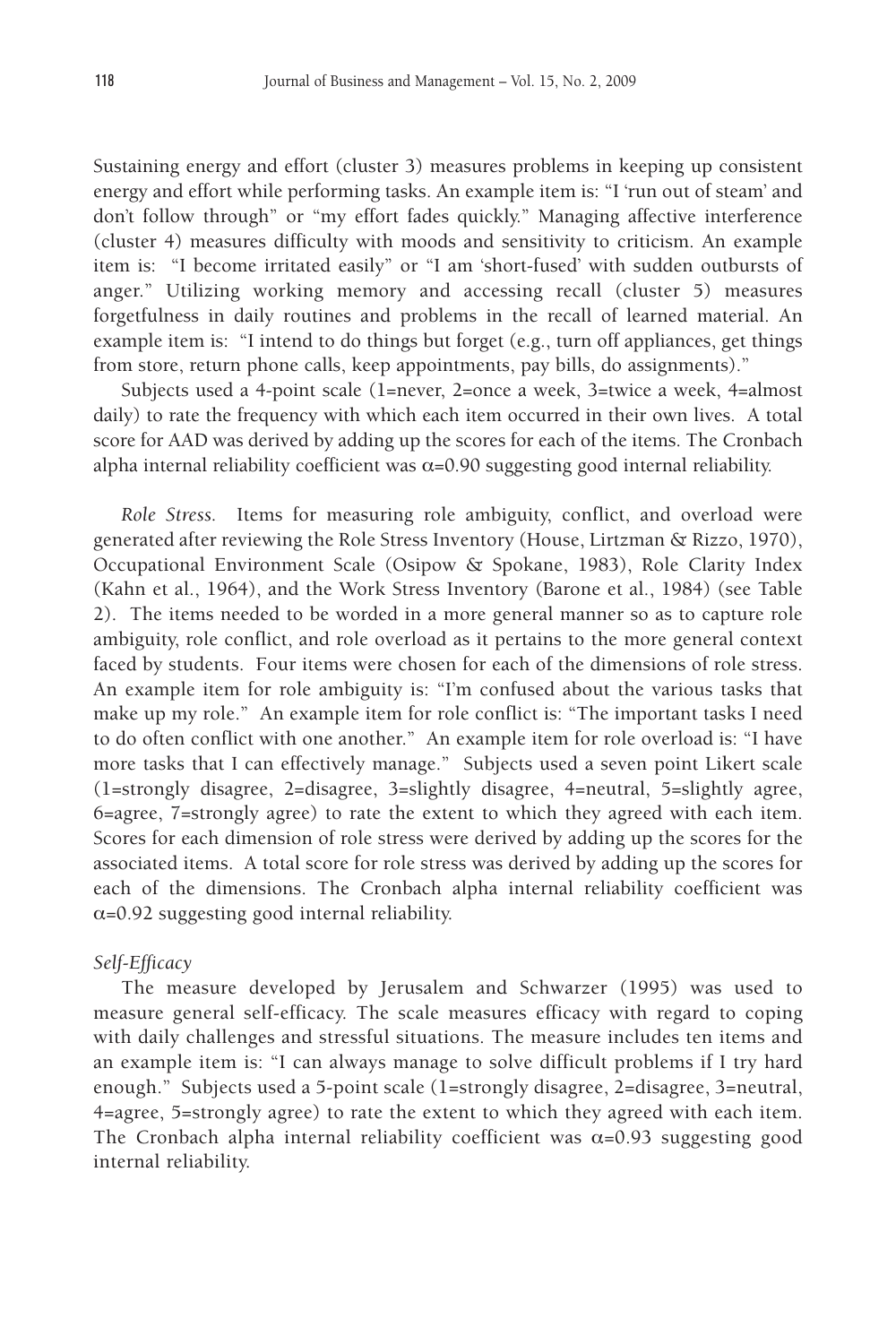|  |  |  | Table 2: Items for Role Overload, Role Ambiguity and Role Conflict |  |  |
|--|--|--|--------------------------------------------------------------------|--|--|
|--|--|--|--------------------------------------------------------------------|--|--|

|                                                                                                     | Role Overload                                                                                                               |  |  |  |  |  |
|-----------------------------------------------------------------------------------------------------|-----------------------------------------------------------------------------------------------------------------------------|--|--|--|--|--|
|                                                                                                     | 1. I'm worried that I have more tasks than I can cope with                                                                  |  |  |  |  |  |
| 2.                                                                                                  | I have more tasks than I can effectively manage                                                                             |  |  |  |  |  |
|                                                                                                     | 3. I feel concerned about not being able to complete all the tasks I need to get done                                       |  |  |  |  |  |
| 4.                                                                                                  | I constantly feel overwhelmed by the tasks that I need to do                                                                |  |  |  |  |  |
|                                                                                                     | Role Ambiguity                                                                                                              |  |  |  |  |  |
|                                                                                                     | 5. I'm not clear about all the tasks that I need to do                                                                      |  |  |  |  |  |
| 6.                                                                                                  | I don't understand many of the tasks that I need to do                                                                      |  |  |  |  |  |
| 7.                                                                                                  | I'm don't have a clear sense of how all the tasks I need to do fit together                                                 |  |  |  |  |  |
|                                                                                                     | 8. I'm confused about the various tasks that make up my role                                                                |  |  |  |  |  |
|                                                                                                     | Role Conflict                                                                                                               |  |  |  |  |  |
|                                                                                                     | 9. Many of the important tasks that must be done prevent me from doing other important tasks                                |  |  |  |  |  |
| 10. Successful completion of many of my important tasks means poor performance on others            |                                                                                                                             |  |  |  |  |  |
| 11. The important tasks that I need to do often conflict with one another                           |                                                                                                                             |  |  |  |  |  |
| 12. I often have difficulty deciding which tasks to do because they conflict with doing other tasks |                                                                                                                             |  |  |  |  |  |
|                                                                                                     | Scale anchors: 1=strongly disagree; 2=disagree; 3=slightly disagree; 4=neutral; 5=slightly agree; 6=agree; 7=strongly agree |  |  |  |  |  |

#### **Results**

#### *Descriptives*

Means, standard deviations and correlations among the variables appear in Table 1. All variable distributions were approximately normal and demonstrated reasonable variation across their respective scales. No univariate or bivariate outliers were considered problematic and the product moment correlations revealed significant associations between the variables. Cronbach alpha internal reliability coefficients ranged from ( $\alpha$  = 0.90) to ( $\alpha$  = 0.93) suggesting good internal reliabilities.

The steps proposed by Baron and Kenny (1986) and Judd and Kenny (1981) were used to test the meditational hypothesis. Step one establishes that the criterion variable is significantly correlated with the predictor. The criterion variable is regressed on the predictor to estimate and test the path (c) between them. This establishes that there is an effect to be mediated. Step two establishes that the predictor is significantly correlated with the mediating variable. The mediator is regressed on the predictor to estimate and test the path (a) between them. Step three establishes that the mediator affects the outcome variable. It is not sufficient just to correlate the mediator with the criterion variable because the mediator and the outcome may be related due to the joint influence of the predictor variable. Therefore, the predictor variable must be controlled in establishing the effect of the mediator on the criterion variable (path b). The criterion variable is regressed on both the predictor and mediator simultaneously in order to estimate and test path b. Step four determines whether the mediator completely mediates the relationship between the predictor and criterion variables. In order to establish this, the effect of the predictor on the criterion, controlling for the mediator (path c) should be zero. The effects in both steps three and four are estimated in the same equation.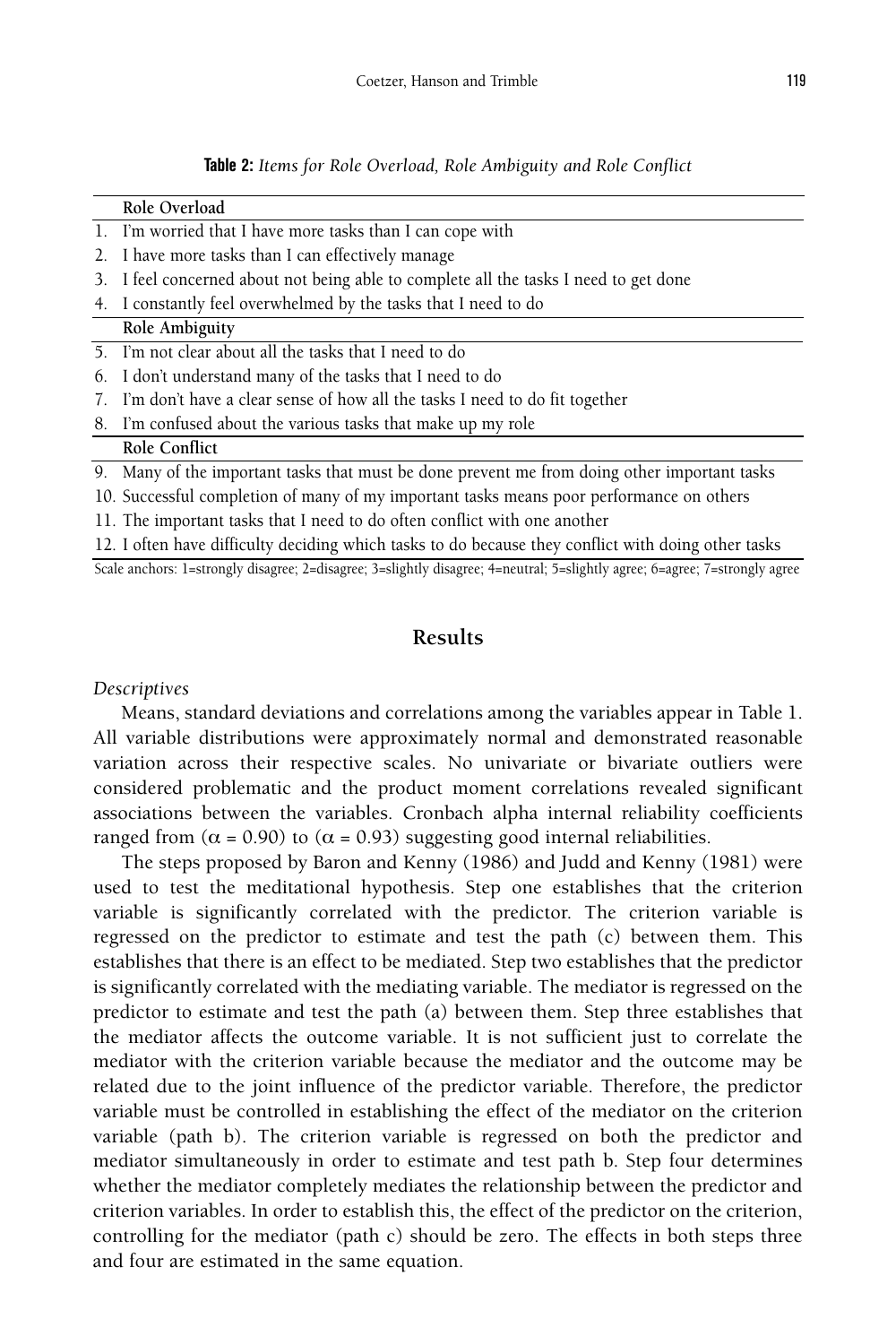The amount of mediation, which is called the indirect effect, is defined as the reduction of the effect of the predictor variable on the criterion variable, or c - c'. This difference in coefficients is theoretically exactly the same as the product of the effect of the predictor on the mediator times the effect of the mediator on the criterion, or ab (thus it holds that ab  $\approx$  c - c'). The two are exactly equal when multiple regression is used, there are no missing data and the same covariates are in the equation. If step two (the test of a) and step three (the test of b) are met, it follows that there necessarily is a reduction in the effect of the predictor on the criterion. One way to test the null hypothesis that  $ab = 0$  is to test that both a and b are zero (steps 2 and 3).

Much more commonly, a single test is used and is highly recommended (MacKinnon et al., 2002). The test was first proposed by Sobel (1982). It requires the standard error of a or sa (which equals a/ta where ta is the t test of coefficient a) and the standard error of b or sb. The Sobel test provides the standard error of ab can be shown to equal approximately the square root of

$$
b^2 s_a^2 + a^2 s_b^2
$$

Other standard errors have been proposed, but the Sobel test is by far the most commonly reported. The test of the indirect effect is given by dividing ab by the square root of the above variance and treating the ratio as a Z test (i.e., larger than 1.96 in absolute value is significant at the .05 level).

| Mean  | <b>Std Deviation</b> |           |           |        |
|-------|----------------------|-----------|-----------|--------|
| 44.88 | 19.70                | (0.90)    |           |        |
| 42.99 | 12.49                | $0.49**$  | (0.92)    |        |
| 53.62 | 8.57                 | $-0.32**$ | $-0.44**$ | (0.93) |
|       |                      |           |           |        |

**Table 1:** *Means, Standard Deviations and Correlations*

*Note 1: Internal consistency reliabilities are shown in parentheses on the diagonal Note 2: \*\* = correlations statistically significant at the level p < 0.01 (2-tailed)*

#### *Empirical Tests of Hypotheses*

*Hypothesis 1:* The correlation between AAD and self-efficacy is statistically significant ( $r = -0.32$ ,  $p < 0.01$ ) which provides support for the hypothesis that subjects who scored higher on AAD tended to have lower self-efficacy.

*Hypothesis 2:* The Sobel test is statistically significant (Z=-4.566, p < 0.001) suggesting that a significant amount of the lower self-efficacy associated with adult attention deficit is derived from increased role stress (see figure 1). A significant partial correlation between AAD and self-efficacy ( $r = -0.15$ ,  $p = 0.02$ ) remains after including the mediator (role stress) in the regression. This suggests that increased role stress does not fully explain the association between AAD and lower self-efficacy among the subjects, and that other unmeasured factors are helping to transmit the affect.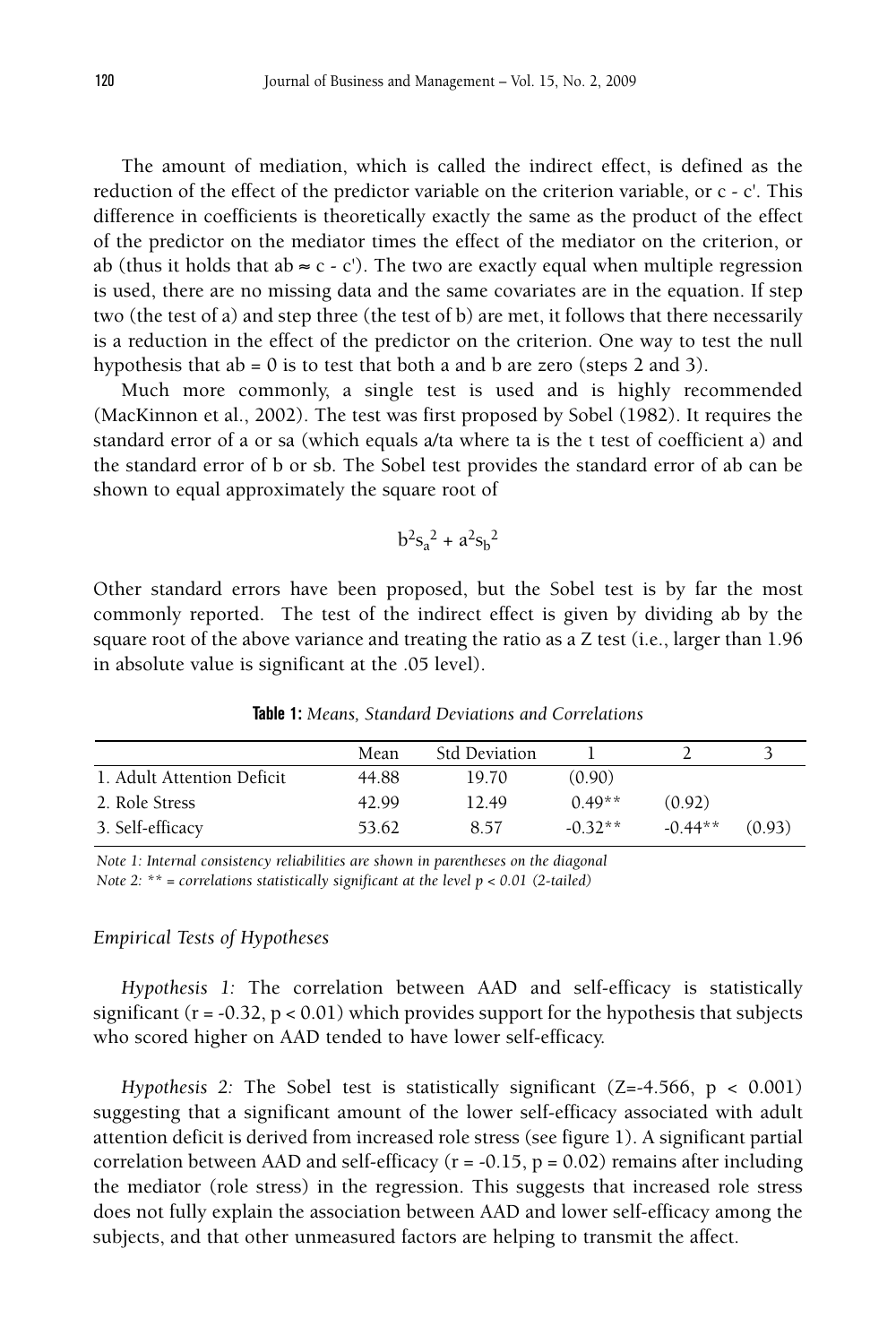#### **Figure 1:** *Mediating Influence of Role Stress on the Relationship between Adult Attention Deficit and Self-Efficacy*

Type of Mediation: Partial Sobel Z value: -4.566, p<0.001 Direct Influence: -0.154 Indirect Influence: -0.165 Note 1: \*\* = correlations significant at the level  $p<0.01$  $*$  = correlations significant at the level  $p<0.05$ 

Note 2: Correlations in parentheses indicate beta weights computed after the mediator has been included in the regression equation



The results of this research confirm that AAD, role stress, and self-efficacy are all significantly related to one another. More specifically, the results indicate that AAD may contribute to role stress which in turn, undermines self-efficacy, although definite conclusions about causality cannot be made due to the correlational nature of the study. These results suggest that the following processes may be operating. Difficulties with task activation, concentration, sustained effort, emotional interference, and memory are probably constraining productivity and contributing to role overload. Difficulties with attention and accessing short term memory are probably constraining the ability to form a detailed, accurate, and coherent mental map of a role which should increases role ambiguity. Poorly formed cognitive representations of a role, and difficulties with effort and emotional interference are likely to decrease the ability to identify and manage role conflicts effectively. Increased role overload, ambiguity, and conflict should also constrain the ability to measure and perform key aspects of the job. Role stress should also increase the expenditure of emotional and cognitive resources on role management, which is likely to divert resources away from content execution. A sense of personal mastery is unlikely to develop amidst the increased confusion, frustration, and exhaustion caused by increased role stress. In addition, the exhaustion arising out of continuing role stress should undermine a sense of performance readiness. Constraints on developing a sense of mastery and performance readiness should ultimately undermine self-efficacy and performance. The positive association between AAD and role stress suggests that adults with AAD may have a lower threshold for tolerating role ambiguity, overload and conflict. This suggests that adults with AAD are more likely to experience debilitating stress at relatively lower levels of role conflict, overload, and ambiguity. Persistent difficulties with general personal mastery should lower self-efficacy and ultimately role performance.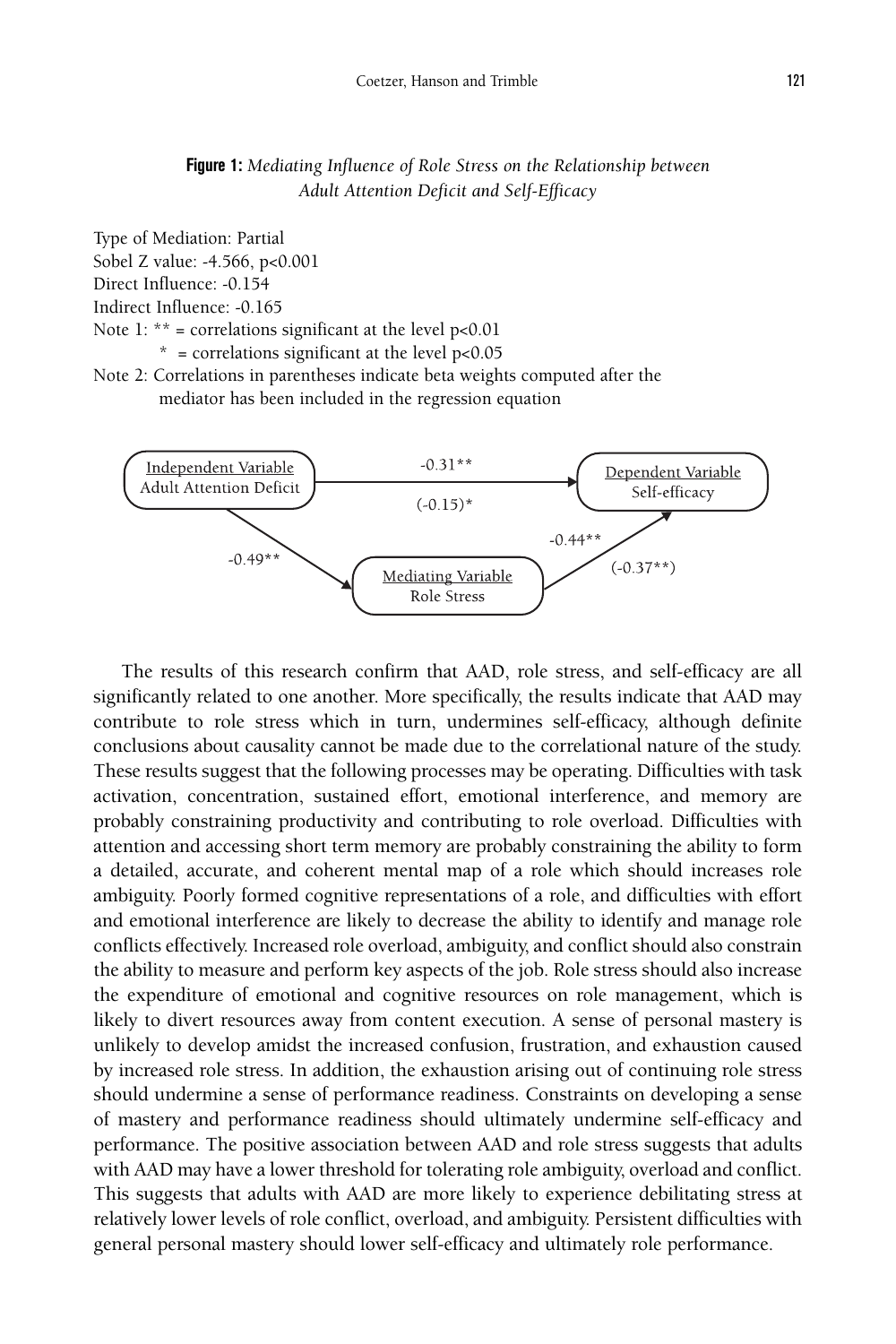#### *Implications for organizations and education institutions*

Organizations need to be more aware of the influence AAD may have on role stress and self-efficacy. Organizations committed to creating more empowered cultures that emphasize fluid roles and self-regulation may end up producing the opposite if employees with attention difficulties are not provided with the necessary support. Helping employees with AAD to manage role ambiguity, overload and conflict more effectively may be necessary in order for such employees to fully access the benefits of an empowered work environment. Failure to help employees with AAD manage their role may result in a reduction in mastery, performance readiness, self-efficacy, and performance. Making managers and employees more aware of the role management challenges potentially faced by employees with AAD may help to increase the understanding and support received from coworkers and supervisors. Providing such employees with the skills and opportunities to identify and manage role design issues may help to reduce role stress. Managers who are responsible for supervising and developing employees with AAD will likely be required to make relative greater investments in such employees. It is important to provide managers with the support they need when developing such employees, especially during the introduction of more empower work designs. In general, investing resources necessary to support employees with the disorder may help to reduce potential increases in absenteeism, turnover, health care costs, and poor performance.

Increasing coverage of the disorder within the Americans with Disabilities Act appears likely and employers need to be ready to provide reasonable accommodations when required to do so. Making employees and managers more generally aware of the symptoms of AAD and the treatment options available may provide the education necessary to reduce the extent to which the condition remains undiagnosed and untreated.

Educational institutions, like management programs within universities, need to assist potential managers to recognize and respond to the symptoms of AAD in both themselves and others. Early diagnoses and treatment may help to prevent the exacerbating cycles of failure that often accompany the condition. An increased emphasis on role management skills within business programs may be necessary to help potential managers reduce future role stress.

#### *Limitations and suggestions for future research*

The instability of the hyperactivity/impulsivity component of ADHD in adults and the traditionally narrow focus on symptoms of inattention (hyperactivity/impulsivity aside) suggests that AAD may be more prevalent and problematic within the US workforce. Studies that determine the prevalence of AAD versus adult ADHD are required to clarify this important issue. AAD appears to have mostly negative outcomes for employees and organizations, but there is some evidence that employees with AAD excel with certain tasks and in certain situations. This highlights the importance of identifying the specific tasks and situations that are problematic or a good fit for employees with AAD. Research that examines the influence of AAD on a wide range of typical work tasks and situations is required. Research that identifies the variety of personal and organizational characteristics, strategies, and supporting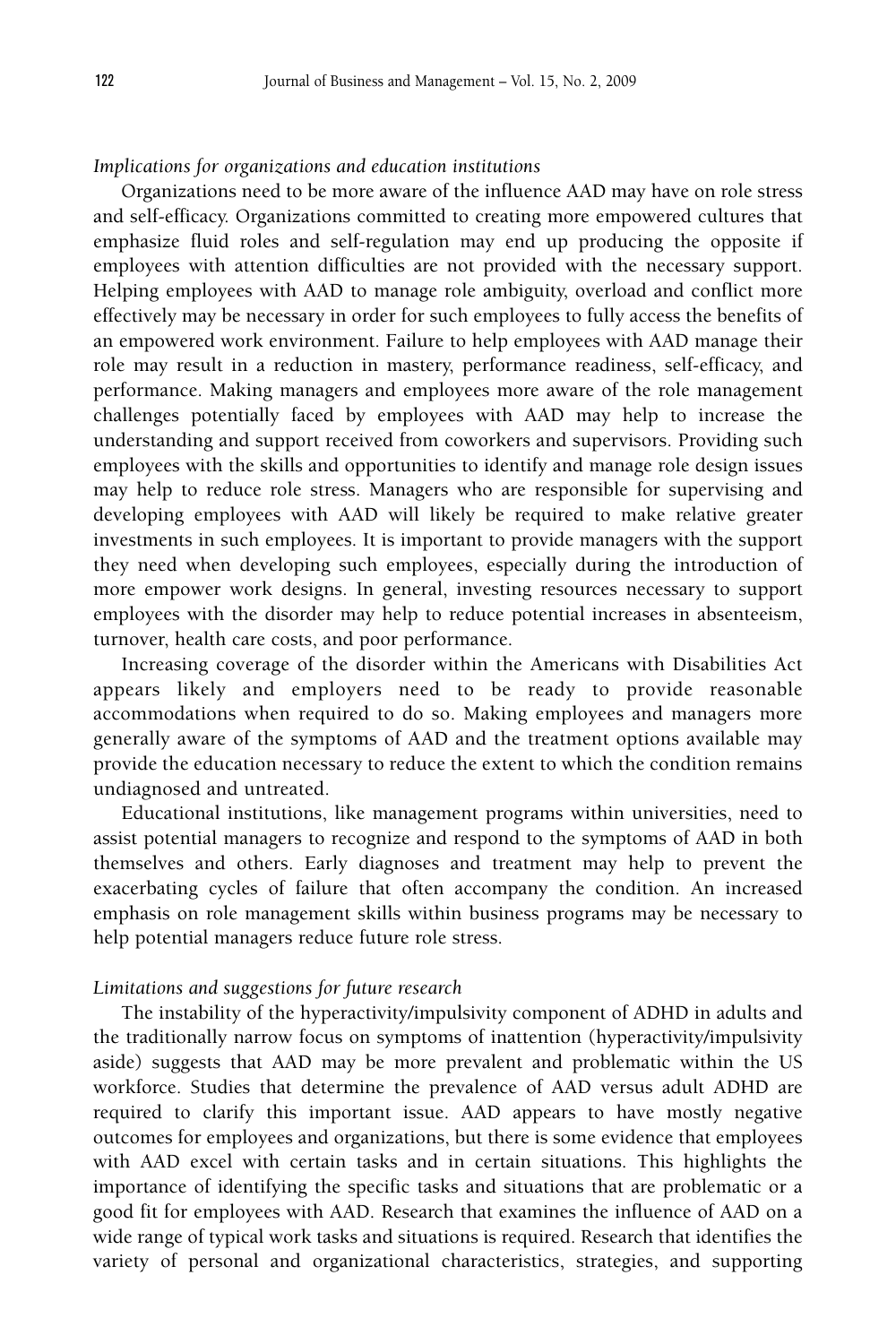resources that mitigate the negative influence of AAD on role stress and task performance will help to provide clues about possible interventions. Personal case histories of employees who rate high on both role stress and AAD, and low on personal mastery, will provide insight into the progression of these relationships, as well as the personal and organizational factors that influence this progression.

This is a correlational study and as a result, it limits any causal conclusions that can be made. The use of only self-report data prevents statistical control of common method bias. A variety of data collection methods is suggested for future research in order to control for such potential bias. The external validity of this study is limited by the use of adult students. Future research needs to draw samples from a variety of work situations in order to capture the full range of role stress.

Prior to this study, no systematic empirical research existed on the relationship between AAD, role stress, and self-efficacy. This study should help to initiate a new avenue of empirical research in organizational behavior, and help to solidify the body of anecdotal evidence about the influence of AAD in the workplace. This will hopefully bring greater understanding and support to adult workers who are trying to better manage the impact of AAD on both themselves and others.

#### **References**

- Abramis, D. J. (1994). Work role ambiguity, job satisfaction, and job performance: Meta analyses and review. *Psychological Reports,* 75: 1411–1433.
- Achenbach, T. M. (1991). Comorbidity in child and adolescent psychiatry: Categorical and quantitative perspectives. *Journal of Child and Adolescent Psychopharmacology, 1*(4): 271-278.
- American Institute of Stress. (2001). Health and Stress. *The Newsletter of the American Institute of Stress* (March): 3
- American Psychiatric Association. (1994). *Diagnostic and statistical manual of mental disorders* (4th Ed., DSM-IV). Washington, DC.
- Armour, S. (2003). Rising Job Stress could affect the bottom line. (2003, July 29). *USA Today*, p. 1.
- Babin, B. J. & Boles, J. S. (1996). On the front lines: Stress, conflict, and the customer service provider. *Journal of Business Research, 37*: 41-50.
- Bacharach, S. B., Bamberger, P. & Conley, S. (1991). Work home conflict among nurses and engineers: Mediating the impact of Role Stress on Burn-out and Satisfaction at Work. *Journal of Organizational Behavior, 12*: 39-53.
- Bandura, A. (1986). Differential engagement of self-reactive influences in cognitive motivation. *Organizational Behavior and Human Decision Processes, 38*(1): 92-114.
- Bandura, A. (1997). Self-Efficacy: The Exercise of Control. New York: W.H. Freeman.
- Bandura, A. & Schunk, D. (1989). Cultivating competence, self-efficacy, and intrinsic interest.through proximal self-motivation. *Journal of Personality and Social Psychology, 41*: 586-98.
- Bandura, A. & Wood, R. (1989). Social cognitive theory of organizational management. *Academy of Management Review, 14*(3): 361-384.
- Barkley, R. A. (1990). *Attention Deficit Hyperactivity Disorder: A Handbook for Diagnosis*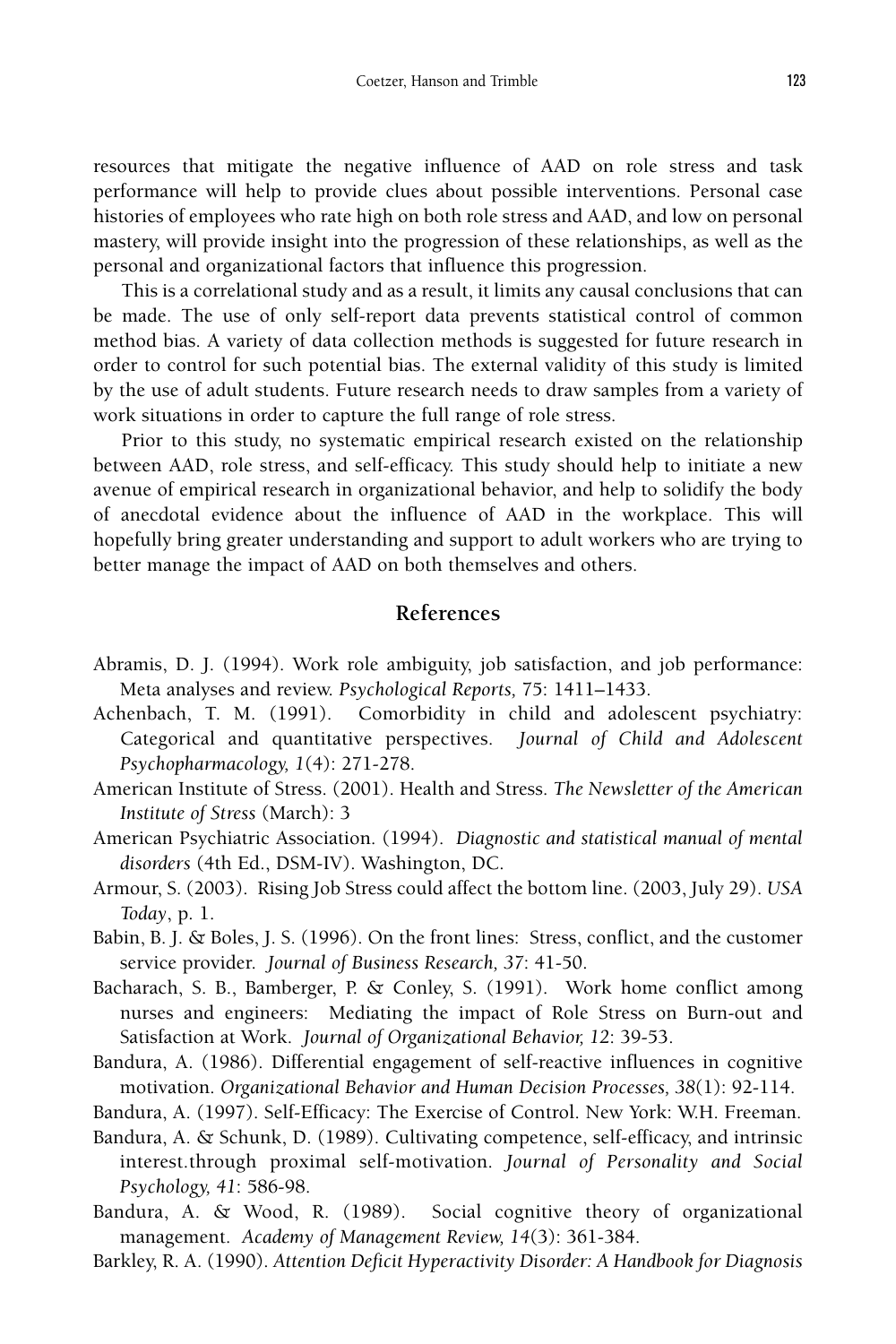*and Treatment*. New York: Guilford Press.

- Barkley, R. A., Fischer, M., Smallish, L. & Fletcher, K. (2002). The persistence of attention deficit/hyperactivity disorder into young adulthood as a function of reporting source and definition of disorder. *Journal of Abnormal Psychology, 111*: 279-289.
- Baron, R.M. & Kenney, D.A. (1986). The moderator-mediator variable distinction in social psychological research: Conceptual, strategic, and statistical considerations. *Journal of Personality and Social Psychology, 51*: 1173-1184.
- Barone, D. F., Caddy, G. R., Katell, A. D. & Roselione, F. B. (1984). *Work Stress Inventory Scale 2: Job risk*. Paper presented at the meeting of the Southeastern Psychological Association, New Orleans, LA.
- Barsade, S. & Wiesenfeld, B. (1997). *Attitudes in the American Workplace.* New Haven, CT: Yale University School of Management.
- Beehr, T.A., Walsh, J.T. & Taber, T.D (1976). Relationship of stress to individually and organizationally valued states: Higher order needs as a moderator. *Journal of Applied Psychology, 61*(1): 41-7.
- Bhagat, R. S., McQuaid, S. J., Lindholm, H. & Segovis, J. (1985). Total life stress: a multi-method validation of the construct and its effects on organizationally valued outcomes and withdrawal behaviors. *Journal of Applied Psychology, 70*(1): 202
- Biederman, J. & Faraone, S. V. (2005). What is the prevalence of adult ADHD? Results of a population screen of 966 adults. *Journal of Attention Disorders, 9*(2): 384-391.
- Biederman, J., Faraone, S.V., Spencer, T.J., Mick, E., Monuteaux, M.C. & Aleardi, M. (2006). Functional impairments in adults with self-reports of diagnosed ADHD: A controlled study of 1001 adults in the community. *Journal of Clinical Psychiatry, 67*(4): 524-40.
- Biederman, J., Mick, E. & Faraone, S. V. (2000). Age-dependent decline in symptoms of ADHD: Impact of remission definition and symptom type. *American Journal of Psychiatry, 157*: 816-818.
- Blacker, D. & Tsuang, M. T. (1992). Contested boundaries of bi-polar disorder and the limits of categorical diagnosis in psychiatry. *American Journal of Psychiatry, 149*(11): 1473-1483.
- Bond, J. T., Galinsky, E. & Swanberg, J. E. (1998). *The 1997 National Study of the Changing Workforce.* New York: The Families and Work Institute.
- Brown, D. (2001). Wellness programs bring healthy bottom line. *Canadian HR Reporter, 14*(22): 22-23.
- Brown, T. E. (1995). Differential diagnosis of ADD vs. ADHD in adults. In Nadeau, K. G. (Ed.), *A comprehensive guide to attention deficit disorders in adults.* New York: Brunner/Mazel.
- Brown, T. E. (1996). *Brown attention deficit disorder scales for adolescents and adults.* The Psychological Corporation: Harcourt Assessment Corporation.
- Chatman, J. A., Flynn, F. J. & Spataro, S. E. (2001). Getting to Know You: The Influence of Personality on Impressions and Performance of Demographically Different People in Organizations. *Administrative Science Quarterly, 46*: 414–442.
- Chowdhury, S., Endres, M. & Lanis, T.W. (2002). Preparing students for success in team work environments: the importance of building confidence. *Journal of*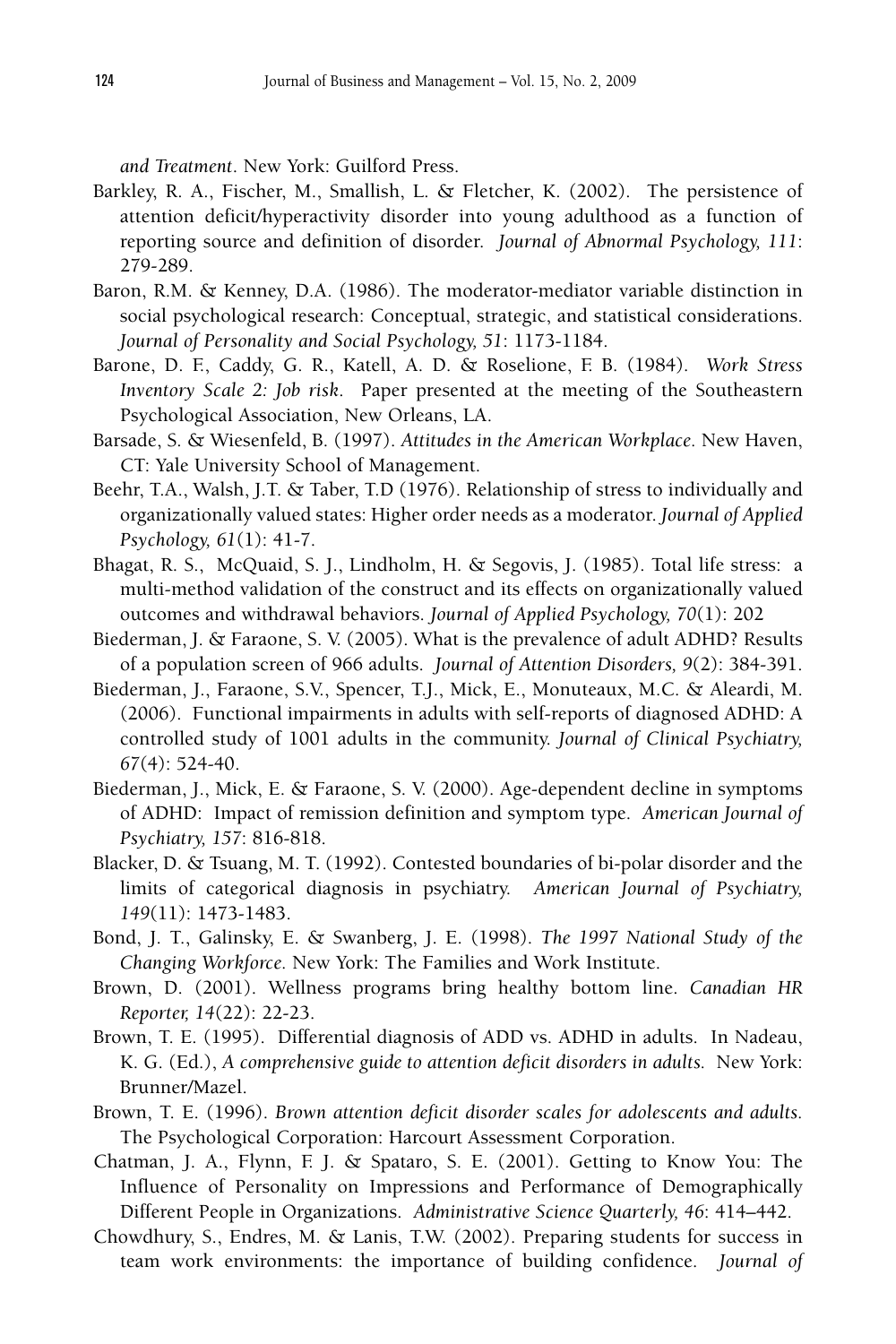*Managerial Issues, 14*(3): 346-59.

- Coetzer, G.H. & Richmond, L. (2007). An Empirical Analysis of the relationship between Adult Attention Deficit and Efficacy for Working in Teams. *Journal of Team Performance Management, 13* (1/2): 5-20.
- Cohen, S.G. & Bailey, D.E. (1997). What makes teams work: group effectiveness research from the shop floor to the executive suite. *Journal of Management, 23*(3): 239-90.
- Cohen, A. (1997). Facing pressure. *Sales and Marketing Management, 149*(4): 30-38
- Cooper, C.L., Dewe, P.J. & O'Driscoll, M. P. (2001). *Organizational Stress: A Review and Critique of Theory, Research and Applications.* London: Sage.
- Corgiat, M. D. & Goodwin, R. E. (1992). Cognitive rehabilitation of adult attention deficit disorder. A case study. *Journal of cognitive rehabilitation, 10*(5). 28-35.
- Costa, J. & Paoli, P. (1994). *Monitoring occupational stress factors among European workers at national and European levels.* Stress at work – A call for action. European Conference Proceedings. Dublin: Loughlinstown House, Shankill, Co.
- Cronbach, L. J. (1951). Coefficient alpha and internal structure of tests. *Psychometrika, 16*: 297-334.
- D'Arcy, Masius & Bowles. (1996). The D'Arcy, Masius, and Bowles report *Fears and fantasies of the American consumer.* New York: NY.
- DeFrank, R.S. & Ivancevich, J.M. (1998). Stress on the job: An executive update. *Academy of Management Executive, 12*: 55-66.
- Dixon, E. B. (1995). Impact of adult ADD on the family. In Nadeau, K. (Ed.), *A comprehensive guide to attention deficit disorder in adults: Research, diagnosis, and treatment.* New York: Bruner/Mazel.
- Driscoll, R. J., Worthington, K. A. & Hurrell, J. J. (1995). Workplace assault: An emerging job stressor. *Consulting Practice and Research, 47*(4): 205-212.
- Gaertner, J.F. & Ruhe, J.A. (1981). Job-related stress in public accounting. *Journal of Accountancy, 151*(6): 68-74.
- Gist, M.E. & Mitchell, T.R. (1992). Self-efficacy: a theoretical analysis of its determinants and malleability. *Academy of Management Review, 17*(2): 183-211.
- Goetzel, R.Z., Anderson, D.R., Whitmer, R.W., Ozminkowski, R. J., Dunn, R.L., Wasserman, J. & the HERO Research Committee. (1998). The Relationship Between Modifiable Health Risks and Health Care Expenditures: An Analysis of the Multi-Employer HERO Health Risk and Cost Database. *Journal of Occupational and Environmental Medicine, 40*(10): 843-854.
- Goolsby, Z.J., Rhoads, G. & Singh, J. (1994). Behavioral and psychological consequences of boundary spanning burnout for customer service representatives. *Journal of Marketing Research, 31*: 558-569.
- Gordon, L., Haka, S. & Schick, A. (1990). Information overload: A temporal approach. Accounting. *Organizations and Society, 15*(2): 199-220.
- Hartmann, T. (1993). *Attention Deficit Disorder: A Different Perception.* Penn Valley; CA: Underwood-Miller.
- Hallowell, E. M. (2005). Overload circuits: Why smart people underperform. *Harvard Business Review, 83*(1): 54-62.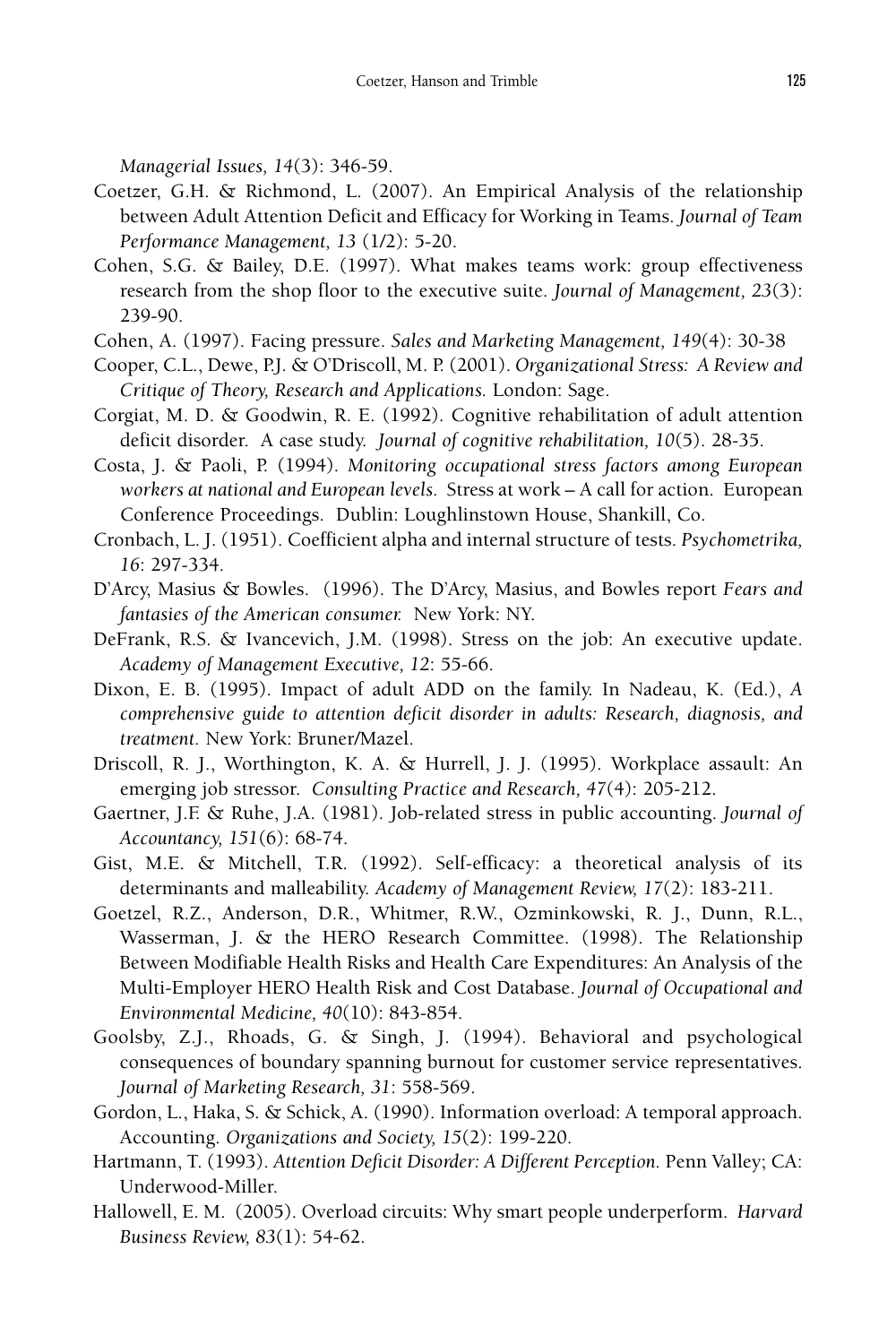- Holloway, D. & Wallinga, C. R. (1990). Burnout in child life specialists: The relation of role stress. *Children's Health Care, 19*: 10–18.
- House, R. J., Lirtzman, S. I. & Rizzo, J. R., (1970). Role conflict and ambiguity in complex organizations. *Administrative Science Quarterly, 15:* 150–163.
- Howell, J. M. & Higgins, C. A. (1990). Champions of Technological Innovation. *Administrative Science Quarterly, 35*: 317–341.
- Jamal, M. (1984). Job stress and job performance controversy: An empirical assessment. *Organizational Behavior and Human Performance, 33*: 1-21.
- Jamal, M. (1985). Relationship of Job stress to Job Performance: A study of managers and blue collar workers. *Human Relations, 38* (May): 409-424.
- Jerusalem, M. & Schwarzer, R. (1995). Generalized Self-Efficacy scale. In Weinman, J., Wright, S. & Johnston, M. (Eds.), *Measures in health psychology: A user's portfolio. Causal and control beliefs.* Windsor, UK: NFER-NELSON.
- Johnston, M. W., Parasuraman, A., Futrell, C. M. & Black, W. C. (1990). A longitudinal assessment of the impact of selected organizational influences on salespeople's organizational commitment during early employment. *Journal of Marketing Research, 27*: 333–344.
- Jones, M. L. (1993). Role conflict: Cause of burnout or energizer? *Social Work, 38*: 136–141.
- Judd, C. M. & Kenny, D. A. (1981). Process analysis: Estimating mediation in treatment evaluations. *Evaluation Review, 5*: 602-619.
- Kahn, R. L. & Quinn, R. P. (1970). Role Stress: A Framework for Analysis. In McClean, A. (Ed.), *Mental Health and Work Organizations.* Chicago: Rand McNally & Co.
- Kahn, R. L., Wolfe, D., Quinn, A., Snoek, J. D. & Rosenthal, R. (1964). *Organizational Stress: Studies in Role conflict and Role Ambiguity*. New York: Wiley and Sons.
- Keenan, A. & Newton, T. J. (1984). Frustration in organizations: Relationships to role stress, climate, and psychological strain. *Journal of Occupational Psychology, 57*: 57–65.
- Kelly, J., Gable, M. & Hise, R. T. (1981). Satisfaction in Chain Store Manager Roles, *Journal of Retailing, 57*(1): 27–42.
- Kessler, R.C., Adler, L., Ames, M., Barkley, R. A., Birnbuam, H., Greenberg, P., Johnstone, J. A., Spencer, T. & Ustun, T. B. (2005). The prevalence and effects of ADHD on work performance in a nationally representative sample of workers. *Journal of Occupational and Environmental Medicine, 47*(6): 565-572.
- Lawson K., Liks, A. & Savery, J. (2001). The relationship between empowerment, job satisfaction and reported stress levels: some Australian evidence. *Leadership & Organization Development Journal, 22*(3): 32-41.
- Lee, D. (1997). Employee stress. *The John Liner Review, 11*: 3
- Lennings, C.J. (1994). An evaluation of a generalized self-efficacy scale. *Personality and Individual Differences, 16*(5): 745-50.
- Luthans, F. & Stajkovic, A.D. (1998). Self-efficacy and work-related performance: a meta-analysis. *Psychological Bulletin, 124*: 240-61.
- MacKinnon, D. P., Lockwood, C. M., Hoffman, J. M., West, S. G. & Sheets, V. (2002). A comparison of methods to test the significance of the mediated effect.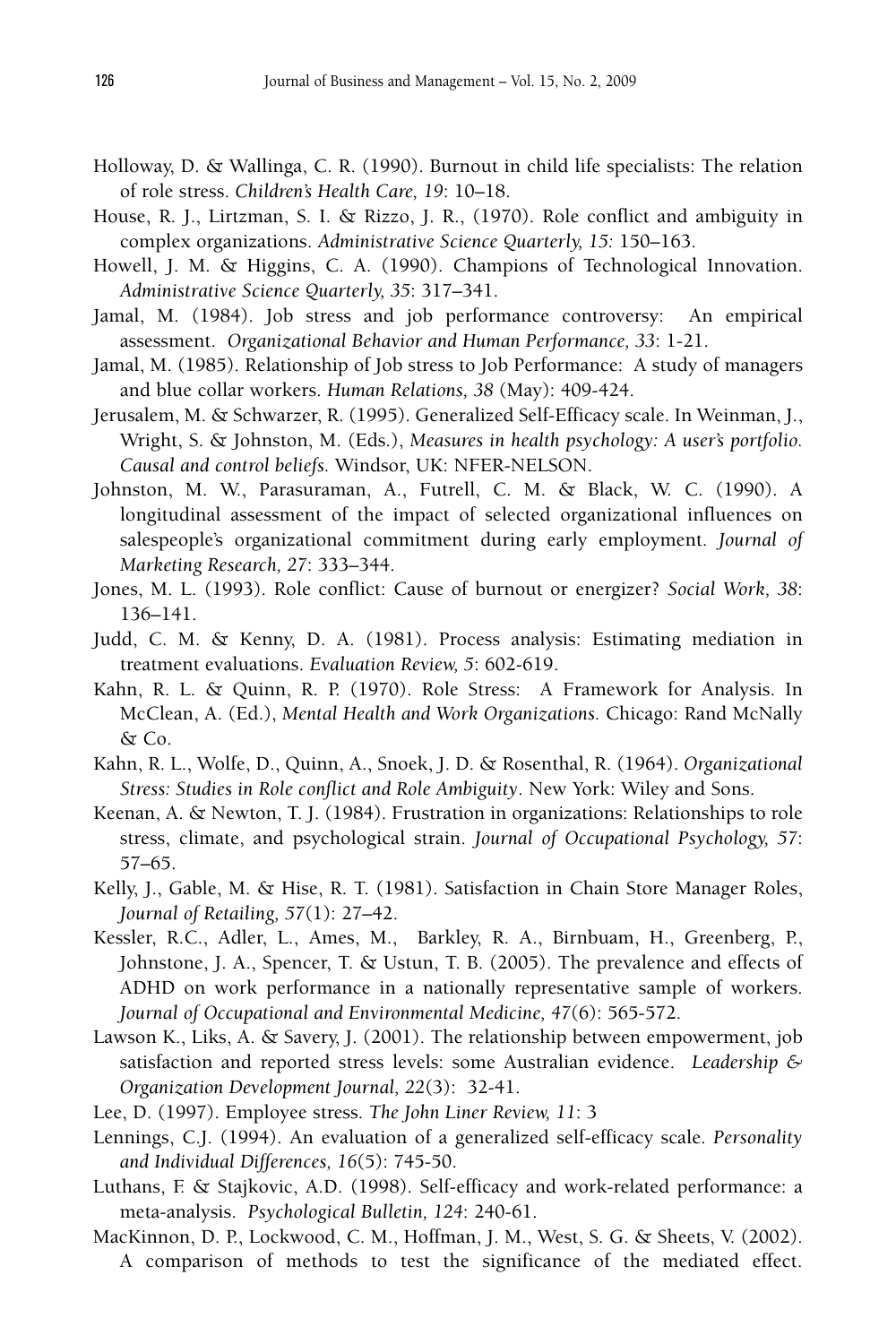*Psychological Methods, 7*: 83-104.

- Mann, S. E. (1996). Employee stress: An important cost in mergers. *Business Insurance, 30*: 24.
- Mannuzza, S., Klein, R. G., Bessler, A, Malloy, P. & LaPadula, M. (1998). Adult psychiatric status of hyperactive boys grown up. *American Journal of Psychiatry, 155*: 493-498.
- Mannuzza, S., Klein, R. G., Bessler, A., Malloy, P. & LaPadula, M. (1993). Adult outcome of hyperactive boys: Educational achievement, occupational rank, and psychiatric status. *Archives of General Psychiatry, 50*: 565-576.
- Manz, C.E. & Sims, H.P. (1996). Creating a company of heroes. New York: Wiley.
- Marks, S. R. (1977). Multiple roles and role strain: Some notes on human energy, time and commitment. *American Sociological Review, 42*: 921–926.
- Micheals, R. & Rebele, J. (1990). Independent auditors' role stress: Antecedent, outcome and moderating variables. *Behavioral Research in Accounting, 2*: 963-974.
- Miller, K. (1993, January). Attention-Deficit Disorder Affects Adults, But Some Doctors Question How Widely. *The Wall Street Journal*.
- Nadeau, K. G. (1997). *ADHD in the Workplace: Choices, Changes and Challenges.* Bristol, PA: Brunner/Mazel.
- Northwestern National Life Insurance Company. (1991). *Employee Burnout: America's newest epidemic.* Minneapolis: MN.
- Ortqvist, D. & Wincent, J. (2006). Prominent Consequences of Role Stress: A Meta-Analytic Review. *International Journal of Stress Management, 13*(4), 399-422.
- Osipow, S. H. & Spokane, A. R. (1983). *A manual for measures of occupational stress, strain and coping.* Columbus, OH: Marathon Consulting Press.
- Peterson, F. M. & Smith, P. B. (1995). Role conflict, ambiguity and overload. *Academy of Management Review, 6*: 665-74.
- Phillips, J.M. (2001). The role of decision influence and team performance in member self-efficacy, withdrawal, satisfaction with the leader, and willingness to return. *Organizational Behavior and Human Decision Processes, 84*(1): 122
- Posig, M. & Kickul, J. (2003). Extending our understanding of burnout: Test of an integrated model in nonservice occupations. *Journal of Occupational Health Psychology, 8*: 3–19.
- Princeton Survey Associates. (1997). *Labor Day survey: State of workers.* Princeton, NJ: Princeton Survey Research Associates.
- Reheiser, E. & Spielberger, C. (1995). Measuring occupational stress: The Job Stress Survey. In Crandall, R. & Perrewe, P. (Eds.). *Occupational Stress: A handbook.* Washington, DC: Taylor and Francis.
- Reynolds, S. H. (1996). Is ADHD driving up our workers' comp costs? *HR Magazine, 41*(9): 92-96.
- Reynolds, S. H. (1997). Attention deficit disorder in adults: The missing link in the chronic accident repeater syndrome. *Professional Safety, 42*(2): 20-26.
- Schultz, D. & Schultz, S. E. (1998). *Psychology and work today: An introduction to industrial and organizational psychology* (7th Ed). Upper Saddle River, NJ: Prentice Hall.
- Seiber, S. D. (1974). Toward a theory of role accumulation. *American Sociological*